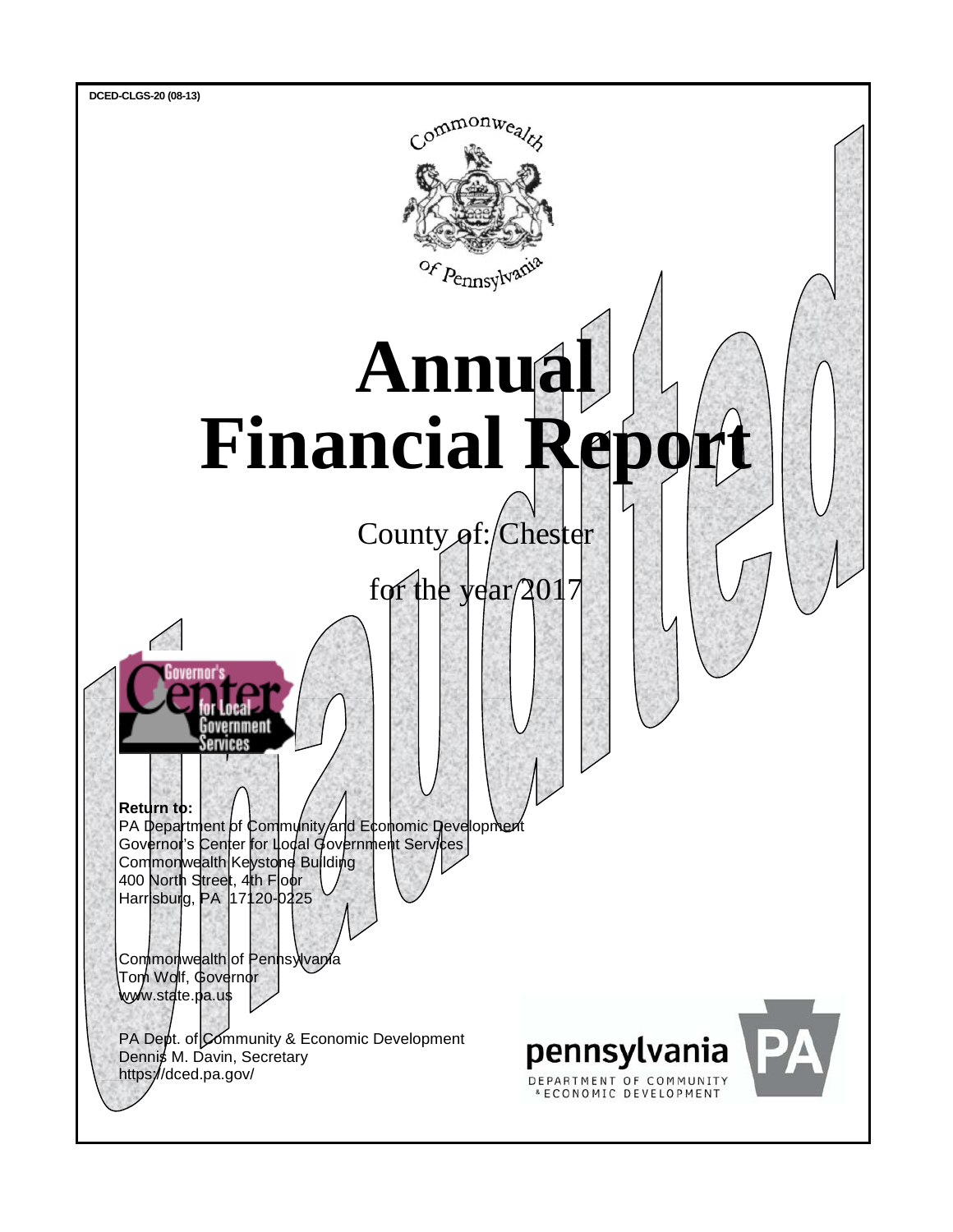**Received by DCED: Approved by DCED:**  Department of Community & Economic Development Governor's Center for Local Government Services Commonwealth Keystone Building 400 North Street, 4th Floor Harrisburg, PA 17120-0225 Ph: 888-223-6837 | fax: 717-783-1402

**2017**

# **COUNTY**

## **ANNUAL FINANCIAL REPORT**

**15 COUNTY OF CHESTER**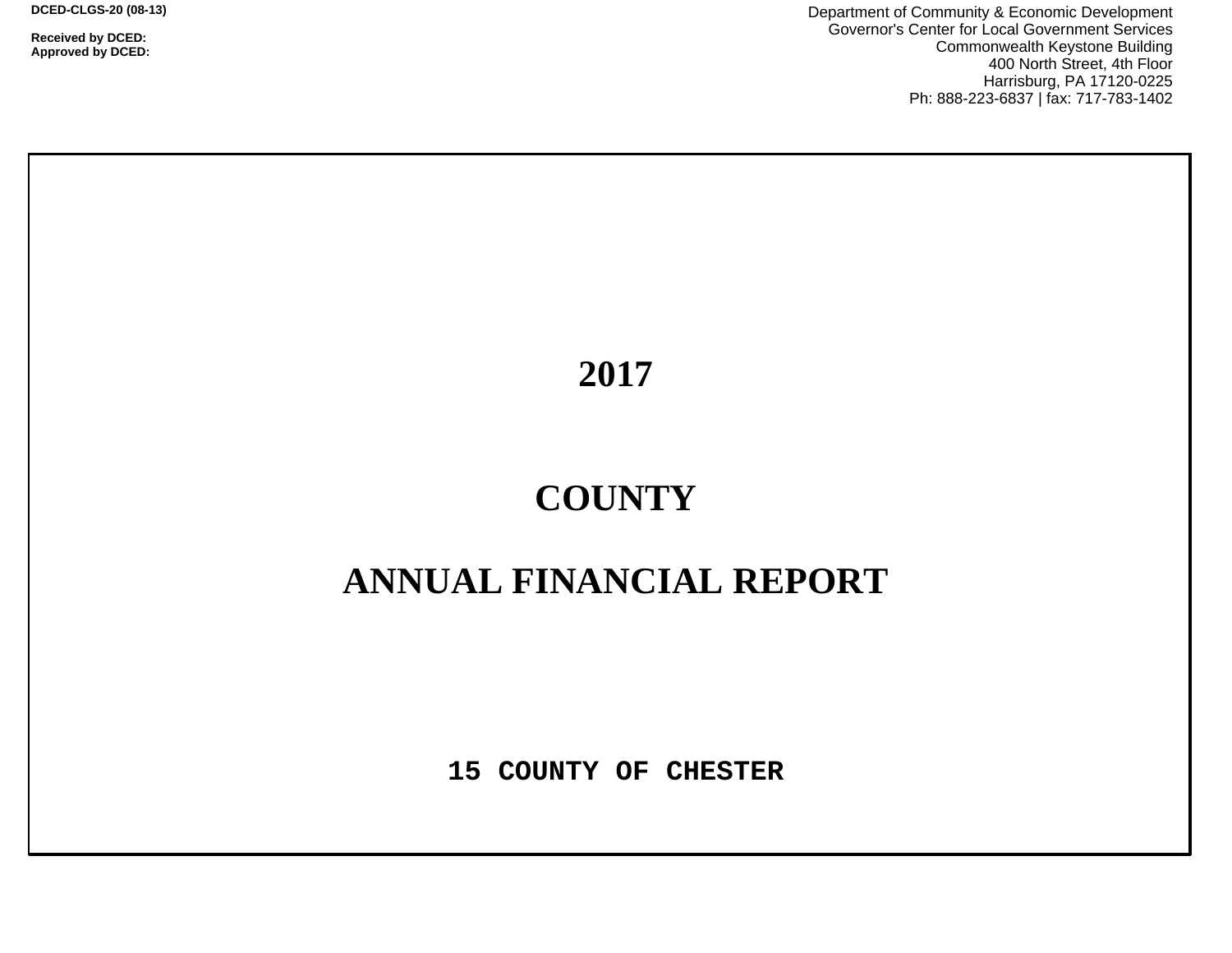#### **County of CHESTER GOVERNMENT-WIDE STATEMENT OF NET POSITION**

**December 31, 2017**

|                                                   | <b>Governmental Activities</b> | <b>Business-Type Activities</b> | <b>Total</b> |
|---------------------------------------------------|--------------------------------|---------------------------------|--------------|
| <b>CURRENT ASSETS:</b>                            |                                |                                 |              |
| Cash and cash equivalents                         | 110,608,181                    | 287,762                         | 110,895,943  |
| Receivables (net of allowance for uncollectibles) | 12,644,587                     | 3,819,916                       | 16,464,503   |
| Due from other governments                        | 20,223,893                     |                                 | 20,223,893   |
| Internal balances                                 | 1,497,622                      | $-1,497,622$                    |              |
| Inventories                                       | 12,831                         | 32,419                          | 45,250       |
| Prepaids                                          | 2,553,405                      | 37,981                          | 2,591,386    |
| Restricted assets:                                |                                |                                 |              |
| Temporarily restricted:                           |                                |                                 |              |
| Cash and cash equivalents                         | 14,617,593                     | 224,230                         | 14,841,823   |
| Other: Other assets                               | 9,115                          |                                 | 9,115        |
| Other: Advances to subcontractors                 | 16,149                         |                                 | 16,149       |

#### **NON-CURRENT ASSETS:**

| Permanently restricted:                         |             |            |             |
|-------------------------------------------------|-------------|------------|-------------|
| Investments                                     | 1,169,883   |            | 1,169,883   |
| Capital assets not being depreciated:           |             |            |             |
| Land                                            | 26,437,952  |            | 26,437,952  |
| Construction in progress                        | 26,692,149  | 2,972,955  | 29,665,104  |
| Capital assets net of accumulated depreciation: |             |            |             |
| Buildings and system                            | 189,746,508 | 8,685,077  | 198,431,585 |
| Improvements other than buildings               | 19,350,286  | 327,386    | 19,677,672  |
| Machinery and equipment                         | 42,682,061  | 530,509    | 43,212,570  |
| Infrastructure                                  | 16,488,257  |            | 16,488,257  |
| Other: Other assets                             | 152,682     |            | 152,682     |
| Other: Restricted cash & cash equivilents       | 22,123,027  |            | 22,123,027  |
| Other: Land development rights                  | 90,432,601  |            | 90,432,601  |
| Other: Machinery & equipment capital lease      | 718,362     |            | 718,362     |
| <b>TOTAL ASSETS</b>                             | 598,177,144 | 15,420,613 | 613,597,757 |
|                                                 |             |            |             |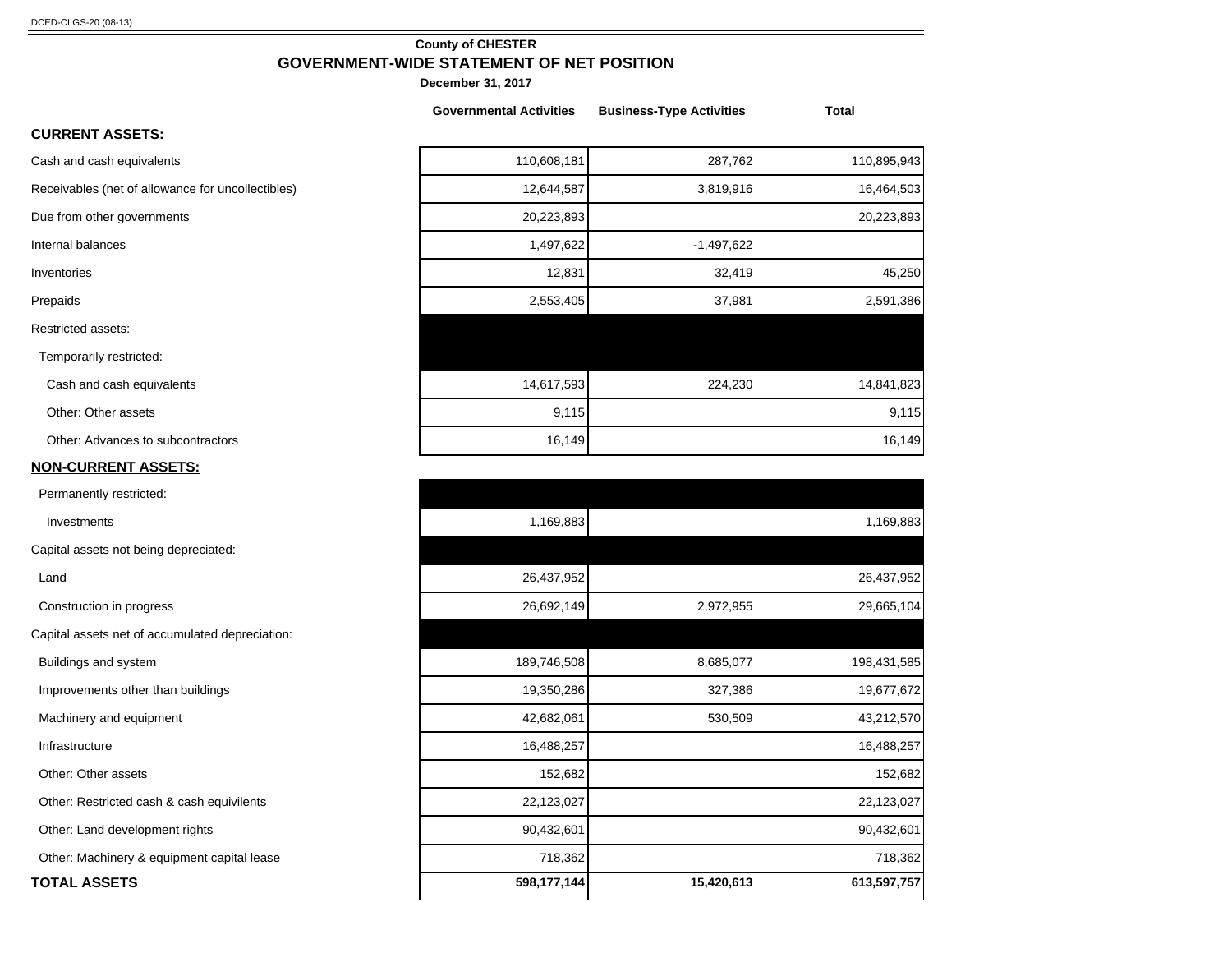#### **County of CHESTER GOVERNMENT-WIDE STATEMENT OF NET POSITION**

**December 31, 2017**

|                                                               | <b>Governmental Activities</b> | <b>Business-Type Activities</b> | Total        |
|---------------------------------------------------------------|--------------------------------|---------------------------------|--------------|
| DEFERRED OUTFLOWS OF RESOURCES:                               |                                |                                 |              |
| Deferred amount on debt refundings                            | 23,207,205                     |                                 | 23,207,205   |
| Deferrals related to pensions                                 | 3,484,042                      | 679,226                         | 4,163,268    |
| TOTAL DEFERRED OUTFLOWS OF RESOURCES                          | 26,691,247                     | 679,226                         | 27,370,473   |
| TOTAL ASSETS AND DEFERRED OUTFLOWS OF<br><b>RESOURCES</b>     | 624,868,391                    | 16,099,839                      | 640,968,230  |
| <b>LIABILITIES:</b>                                           |                                |                                 |              |
| Accounts payable                                              | 21,248,350                     | 132,628                         | 21,380,978   |
| Due to other governments                                      | 519,985                        |                                 | 519,985      |
| Unearned revenue                                              | 2,011,959                      |                                 | 2,011,959    |
| Funds held as fiduciary                                       |                                | 267,256                         | 267,256      |
| Other current liabilities                                     | 9,892,933                      | 920,419                         | 10,813,352   |
| Debt due within one year                                      | 29,760,351                     | 79                              | 29,760,430   |
| Debt due in more than one year                                | 21,845,788                     | 3,440,099                       | 25,285,887   |
| Other non-current liabilities                                 | 555,089,357                    | 134,932                         | 555,224,289  |
| Other: Accrued salaries                                       | 2,154,634                      | 271,839                         | 2,426,473    |
| Other: Accrued interest payable                               | 7,678,458                      | 2,440                           | 7,680,898    |
| Other: Unearned grant revenue                                 | 24,955,633                     |                                 | 24,955,633   |
| Other: Funds held in escrow                                   | 188,480                        |                                 | 188,480      |
| <b>TOTAL LIABILITIES</b>                                      | 675,345,928                    | 5,169,692                       | 680,515,620  |
| DEFERRED INFLOWS OF RESOURCES:                                |                                |                                 |              |
| Deferrals related to pensions                                 | 12,330,953                     | 1,380,705                       | 13,711,658   |
| Other: Deferred fees                                          | 520,000                        |                                 | 520,000      |
| Other: Deferred real estate tax fee                           | 600                            |                                 | 600          |
| <b>TOTAL DEFERRED INFLOWS OF RESOURCES</b>                    | 12,851,553                     | 1,380,705                       | 14,232,258   |
| TOTAL LIABILITIES AND DEFERRED INFLOWS OF<br><b>RESOURCES</b> | 688,197,481                    | 6,550,397                       | 694,747,878  |
| <b>NET POSITION:</b>                                          |                                |                                 |              |
| Net investment in capital assets                              | $-18,405,566$                  | 12,380,916                      | $-6,024,650$ |

Restricted 10,928,649 10,928,649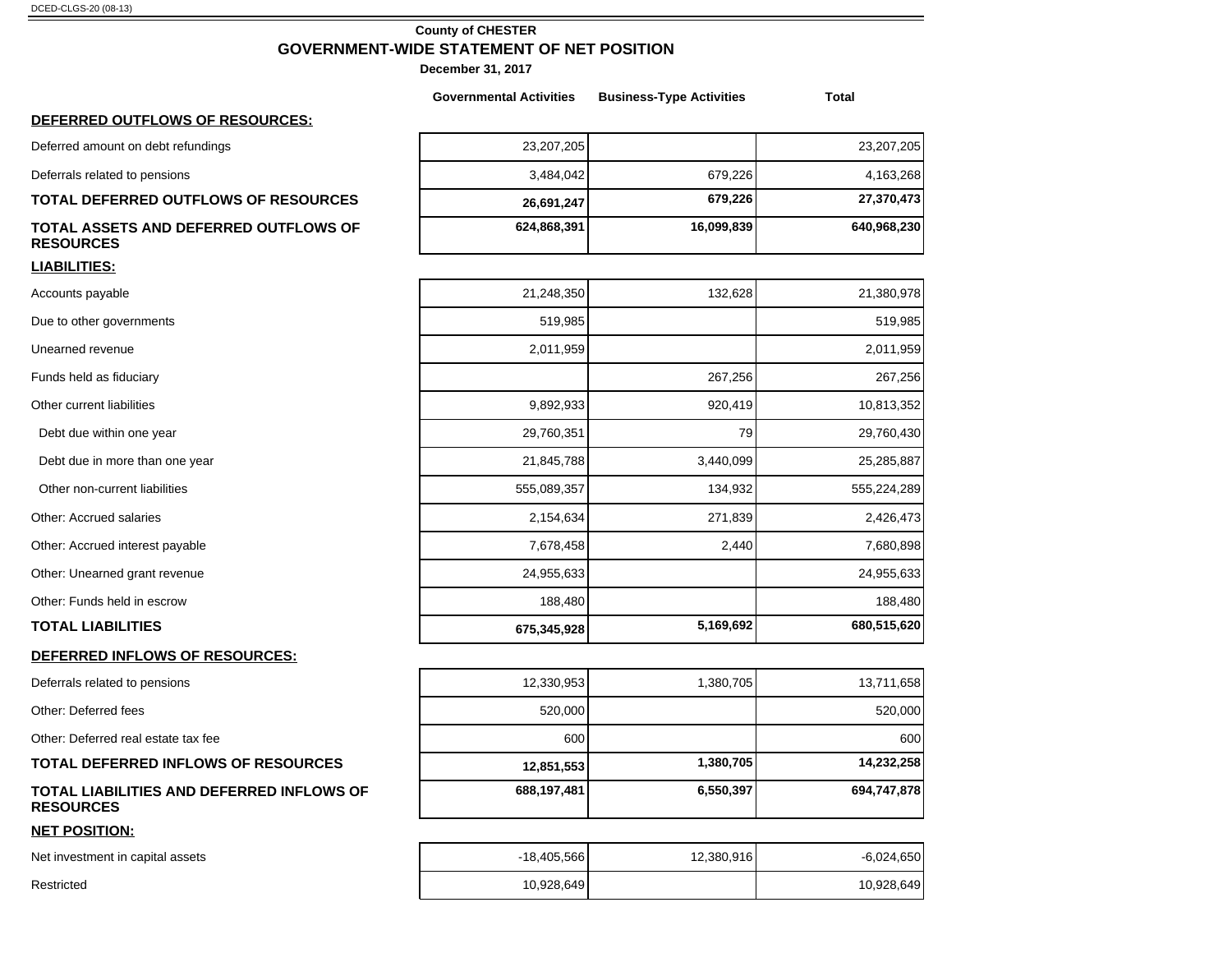#### **County of CHESTER GOVERNMENT-WIDE STATEMENT OF NET POSITION**

-

|                           | <b>Governmental Activities</b> | <b>Business-Type Activities</b> | <b>Total</b>  |
|---------------------------|--------------------------------|---------------------------------|---------------|
| <b>NET POSITION:</b>      |                                |                                 |               |
| Unrestricted              | $-55,852,173$                  | $-2,831,474$                    | $-58,683,647$ |
| <b>TOTAL NET POSITION</b> | $-63,329,090$                  | 9,549,442                       | -53,779,648   |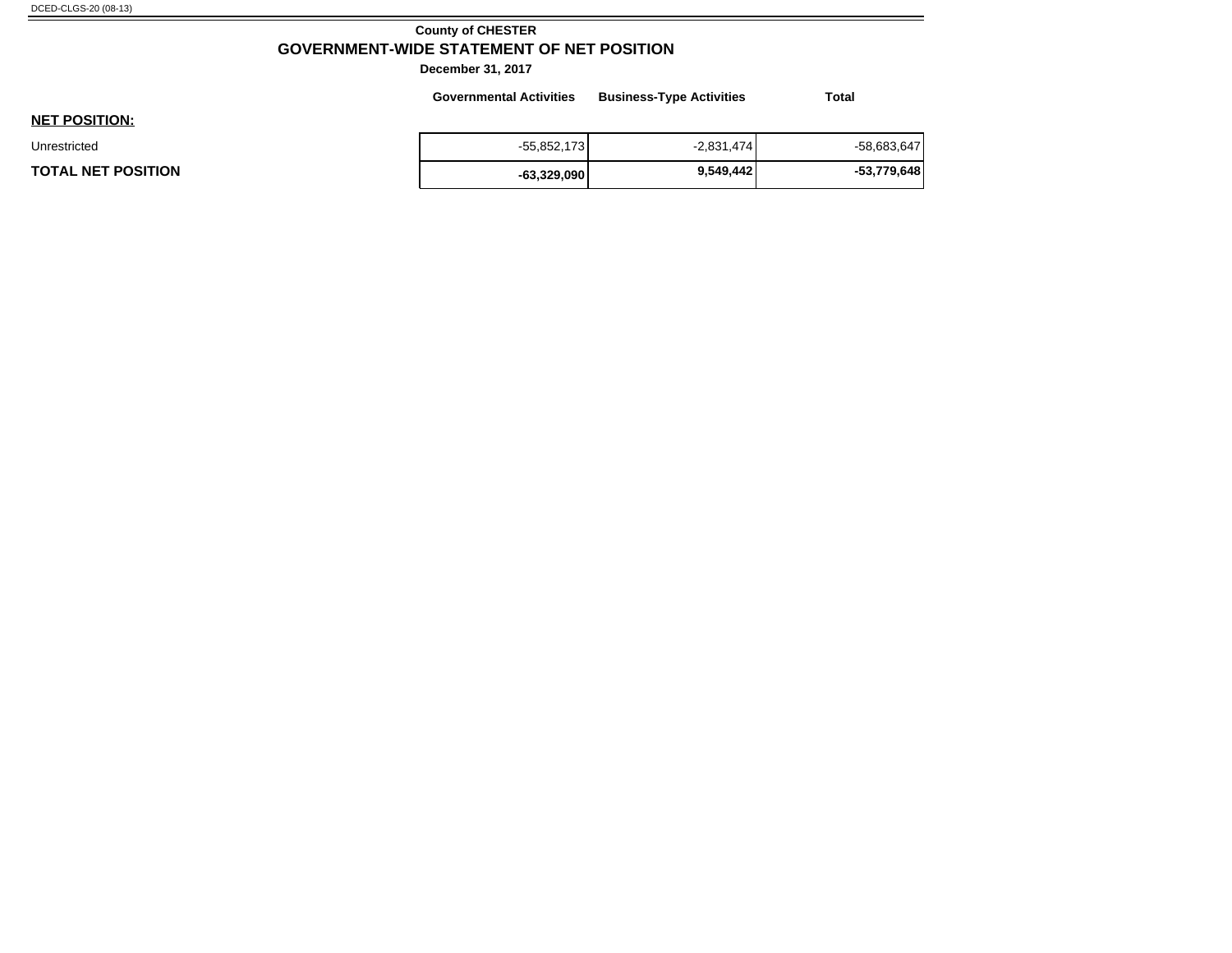#### **County of CHESTER GOVERNMENT-WIDE STATEMENT OF ACTIVITIES**

**Proprietary Funds**

| <b>Expenses</b> | <b>Charges for</b><br><b>Services</b> | Operating<br><b>Grants and</b><br><b>Contributions</b> | <b>Capital Grants</b><br>and<br><b>Contributions</b> | Governmental<br><b>Activities</b> | <b>Business-type</b><br><b>Activities</b> | <b>Total Fiduciary</b>                                                 |
|-----------------|---------------------------------------|--------------------------------------------------------|------------------------------------------------------|-----------------------------------|-------------------------------------------|------------------------------------------------------------------------|
|                 |                                       |                                                        |                                                      |                                   |                                           |                                                                        |
| 38,706,830      | 12,083,166                            | 1,050,599                                              |                                                      | $-25,573,065$                     |                                           | $-25,573,065$                                                          |
| 47,858,075      | 8,038,840                             | 6,265,152                                              |                                                      |                                   |                                           | $-33,554,083$                                                          |
| 26,399,731      | 12,705,306                            | 2,324,919                                              | 2,228,135                                            | $-9,141,371$                      |                                           | $-9, 141, 371$                                                         |
| 44.806.658      | 3,972,837                             | 2,401,244                                              |                                                      | $-38,432,577$                     |                                           | $-38,432,577$                                                          |
| 1,062,669       |                                       |                                                        |                                                      | $-1,062,669$                      |                                           | $-1,062,669$                                                           |
| 189,230,958     | 3,723,426                             | 175,289,127                                            |                                                      | $-10,218,405$                     |                                           | $-10,218,405$                                                          |
| 15,767,714      | 672,135                               | 33,482                                                 | 54,285                                               |                                   |                                           | $-15,007,812$                                                          |
| 13,815,469      | 1,488,653                             | 317,378                                                | 537,456                                              | $-11,471,982$                     |                                           | $-11,471,982$                                                          |
| 25,065,808      |                                       |                                                        |                                                      |                                   |                                           | $-25,065,808$                                                          |
| 976,246         | 2,324,890                             |                                                        | 970,279                                              |                                   |                                           | 3,366,678                                                              |
| 403,690,158     | 45,009,253                            | 188,729,656                                            | 3,790,155                                            | $-166, 161, 094$                  |                                           | $-166, 161, 094$                                                       |
|                 |                                       |                                                        |                                                      |                                   |                                           |                                                                        |
| 25,703,087      | 25,695,864                            | 18,614                                                 |                                                      |                                   | 11,391                                    | 11,391                                                                 |
| 25,703,087      | 25,695,864                            | 18,614                                                 |                                                      |                                   | 11,391                                    | 11,391                                                                 |
| 429,393,245     | 70,705,117                            |                                                        | 3,790,155                                            | $-166, 161, 094$                  |                                           | $-166, 149, 703$                                                       |
|                 |                                       |                                                        |                                                      | 1,047,755<br>188,748,270          |                                           | $-33,554,083$<br>$-15,007,812$<br>$-25,065,808$<br>3,366,678<br>11,391 |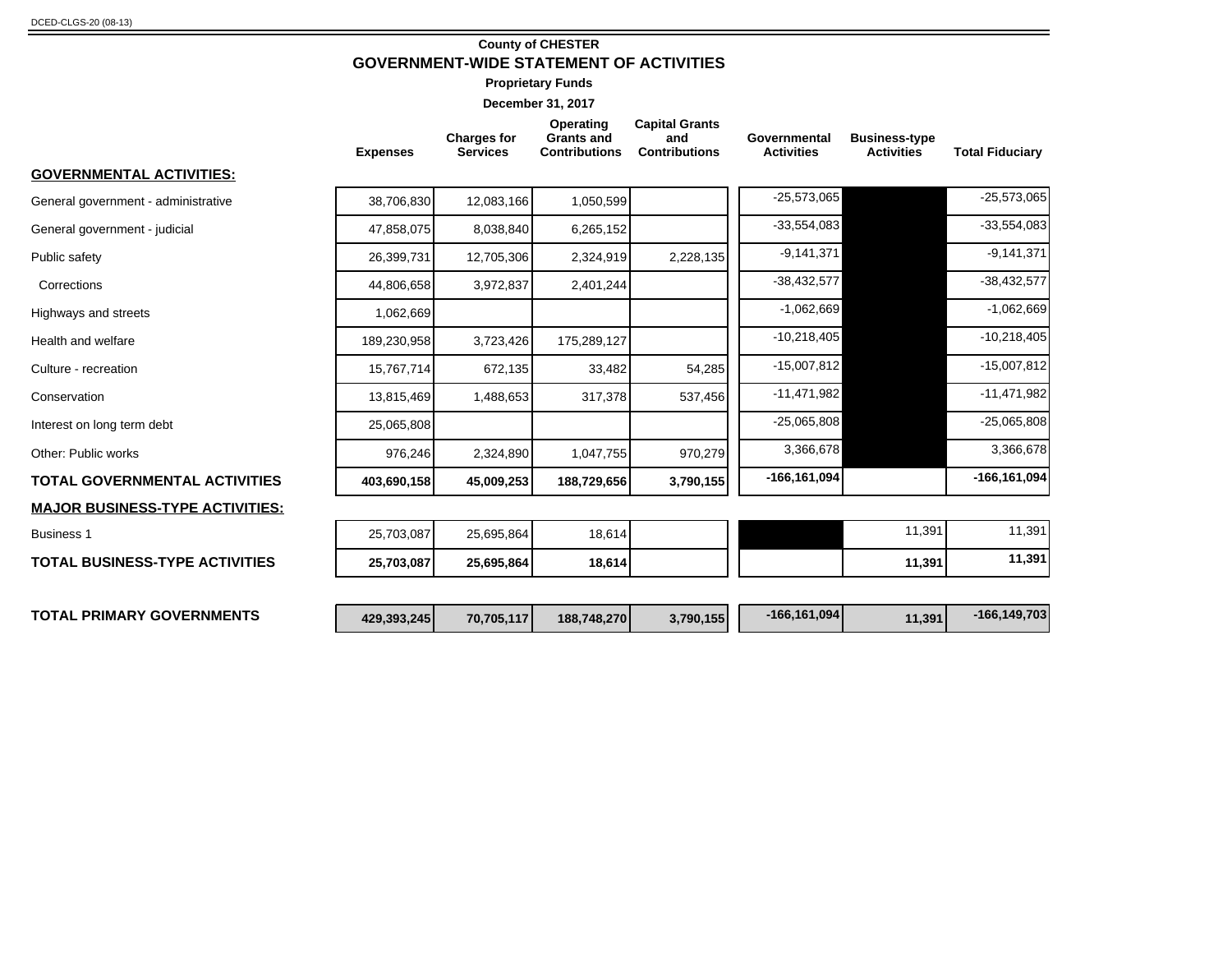**NET POSITION - BEGINNING OF YEAR** 

**NET POSITION - END OF YEAR -63,329,090 9,549,442 -53,779,648**

#### **County of CHESTER GOVERNMENT-WIDE STATEMENT OF ACTIVITIES**

|                                             | <b>Governmental Activities</b> | <b>Business-Type Activities</b> | <b>Total</b>     |
|---------------------------------------------|--------------------------------|---------------------------------|------------------|
| <b>TOTAL PRIMARY GOVERNMENTS</b>            | $-166, 161, 094$               | 11,391                          | $-166, 149, 703$ |
| <b>GENERAL REVENUES:</b>                    |                                |                                 |                  |
| Real estate                                 | 164,076,312                    |                                 | 164,076,312      |
| Hotel room rental                           |                                |                                 |                  |
| Personal property                           | 127,294                        |                                 | 127,294          |
| Unrestricted investment earnings            | 2,427,945                      |                                 | 2,427,945        |
| Other: Misc                                 | 7,816,988                      |                                 | 7,816,988        |
| Other: Hotel room rental adjustment         | $-1$                           |                                 | -1               |
| Transfers                                   | $-8,952,808$                   | 8,952,808                       |                  |
| <b>TOTAL GENERAL REVENUES AND TRANSFERS</b> | 165,495,731                    | 8,952,808                       | 174,448,539      |
|                                             |                                |                                 |                  |
| <b>CHANGE IN NET POSITION</b>               | $-665,363$                     | 8,964,199                       | 8,298,836        |

| $-665,363$    | 8,964,199 | 8,298,836     |
|---------------|-----------|---------------|
| $-62,663,727$ | 585,243   | $-62,078,484$ |
| $-63,329,090$ | 9,549,442 | $-53,779,648$ |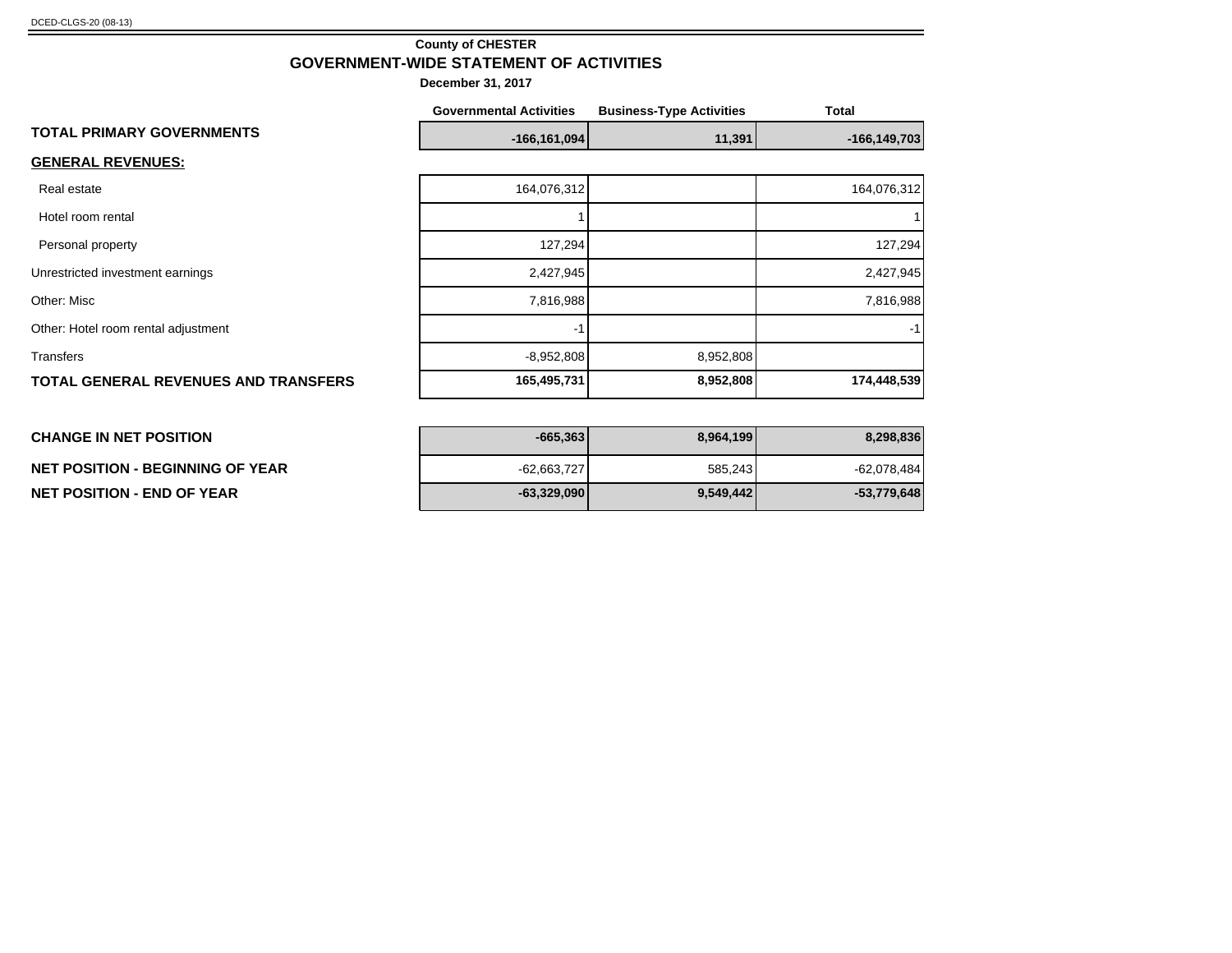#### **County of CHESTER**

**BALANCE SHEET - GOVERNMENTAL FUNDS**

(Including the Reconciliation of Total Governmental Fund Balance to Net Position of Governmental Units)

| December 31, 2017                                                |            |                                                          |                              |                            |                        |          |      |                                                 |                                     |
|------------------------------------------------------------------|------------|----------------------------------------------------------|------------------------------|----------------------------|------------------------|----------|------|-------------------------------------------------|-------------------------------------|
|                                                                  | General    | <b>Managed</b><br><b>Behavioral</b><br><b>Healthcare</b> | <b>Children</b><br>and Youth | Capital<br>Improveme<br>nt | Debt<br><b>Service</b> | Major #5 | Fund | Other<br>Permanent Governmental<br><b>Funds</b> | Total<br>Government<br><b>Funds</b> |
| <b>ASSETS:</b>                                                   |            |                                                          |                              |                            |                        |          |      |                                                 |                                     |
| Cash and cash equivalents                                        | 32,420,532 | 2,838,563                                                | 16,300                       |                            | 33,552,004             |          |      | 28,766,106                                      | 97,593,505                          |
| Receivables (net of allowance for uncollectibles)                | 6,918,782  | 173                                                      | 85,118                       | 37,521                     | 1,303,507              |          |      | 4,218,168                                       | 12,563,269                          |
| Due from other governments                                       | 3,859,090  | 354,447                                                  | 9,486,296                    | 115,386                    |                        |          |      | 6,408,674                                       | 20,223,893                          |
| Due from other funds                                             | 15,143,626 |                                                          |                              |                            |                        |          |      |                                                 | 15,143,626                          |
| Inventories                                                      | 12,831     |                                                          |                              |                            |                        |          |      |                                                 | 12,831                              |
| Prepaids                                                         | 1,306,773  |                                                          |                              |                            |                        |          |      | 491,432                                         | 1,798,205                           |
| Restricted assets:                                               |            |                                                          |                              |                            |                        |          |      |                                                 |                                     |
| Temporarily restricted:                                          |            |                                                          |                              |                            |                        |          |      |                                                 |                                     |
| Cash and cash equivalents                                        | 1,080,850  | 19,015,534                                               |                              | 14,617,593                 |                        |          |      | 2,026,643                                       | 36,740,620                          |
| Investments                                                      | 1,169,883  |                                                          |                              |                            |                        |          |      |                                                 | 1,169,883                           |
| Permanently restricted:                                          |            |                                                          |                              |                            |                        |          |      |                                                 |                                     |
| Investments                                                      |            |                                                          |                              |                            |                        |          |      |                                                 |                                     |
| Other: Other assets                                              | 7,372      |                                                          |                              |                            |                        |          |      | 1,743                                           | 9,115                               |
| Other: Advances to subcontractors                                |            |                                                          | 15,000                       |                            |                        |          |      | 1,149                                           | 16,149                              |
| <b>TOTAL ASSETS</b>                                              | 61,919,739 | 22,208,717                                               | 9,602,714                    | 14,770,500                 | 34,855,511             |          |      | 41,913,915                                      | 185,271,096                         |
| DEFERRED OUTFLOWS OF RESOURCES:                                  |            |                                                          |                              |                            |                        |          |      |                                                 |                                     |
| <b>TOTAL DEFERRED OUTFLOWS OF</b><br><b>RESOURCES</b>            |            |                                                          |                              |                            |                        |          |      |                                                 |                                     |
| <b>TOTAL ASSETS AND DEFERRED OUTFLOWS</b><br><b>OF RESOURCES</b> | 61,919,739 | 22,208,717                                               | 9,602,714                    | 14,770,500                 | 34,855,511             |          |      | 41,913,915                                      | 185,271,096                         |
| <b>LIABILITIES:</b>                                              |            |                                                          |                              |                            |                        |          |      |                                                 |                                     |
| Accounts payable                                                 | 2,454,955  | 2,633,428                                                | 1,977,525                    | 5,860,230                  |                        |          |      | 7,388,002                                       | 20,314,140                          |
| Due to other governments                                         |            |                                                          | 135,232                      |                            |                        |          |      | 384,753                                         | 519,985                             |
| Due to other funds                                               |            | 516,655                                                  | 7,303,256                    | 705,658                    |                        |          |      | 3,395,169                                       | 11,920,738                          |
| Unearned revenue                                                 | 220,847    | 19,015,534                                               |                              |                            |                        |          |      | 5,719,252                                       | 24,955,633                          |
| Funds held as fiduciary                                          | 171,695    |                                                          |                              | 10,000                     |                        |          |      | 6,785                                           | 188,480                             |
| Other: Accrued liabilities                                       | 1,447,317  | 22,748                                                   | 174,891                      |                            |                        |          |      | 504,255                                         | 2,149,211                           |
| Other: Other liabilities                                         | 2,823,371  |                                                          |                              |                            |                        |          |      |                                                 | 2,823,371                           |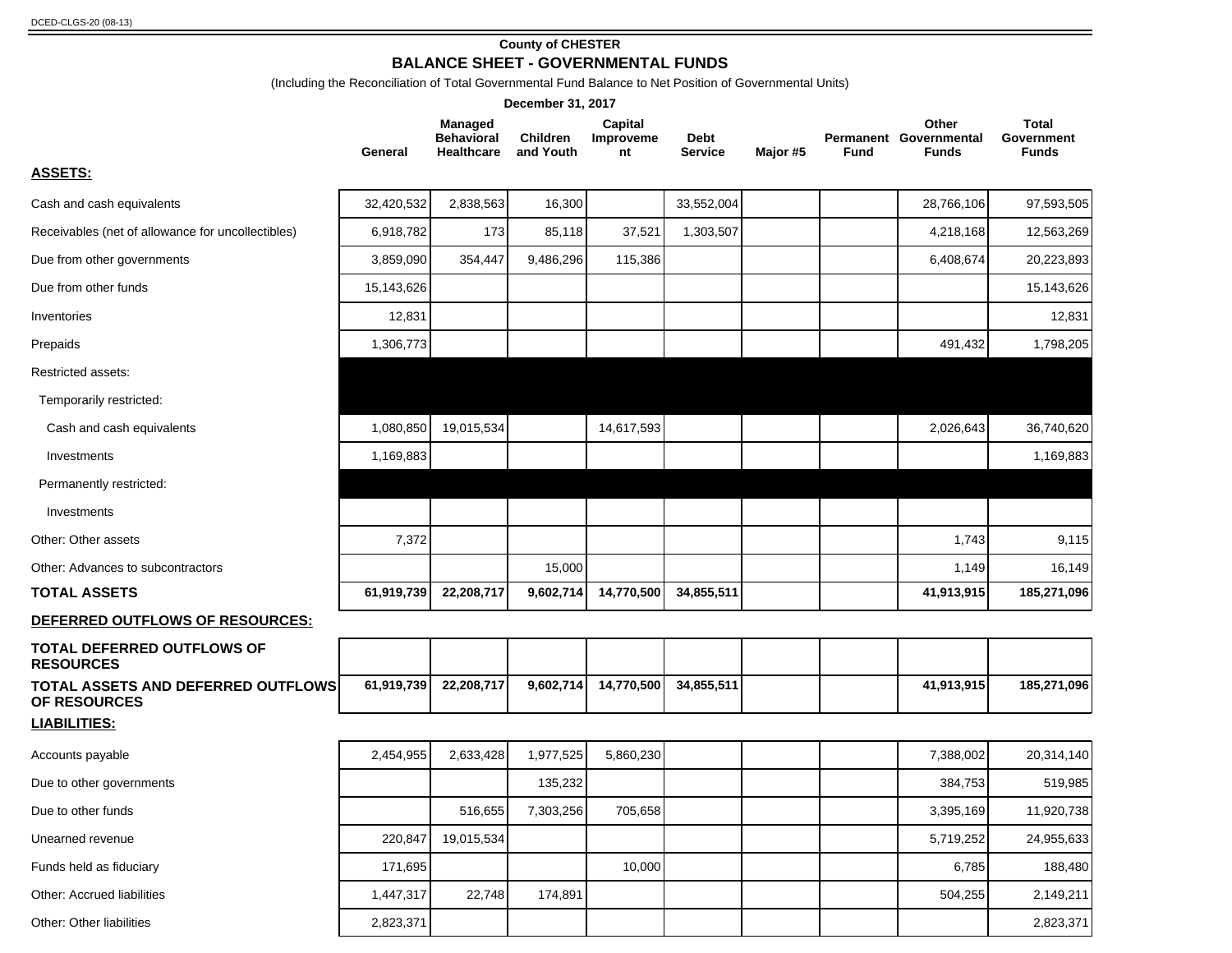#### **County of CHESTER**

#### **BALANCE SHEET - GOVERNMENTAL FUNDS**

(Including the Reconciliation of Total Governmental Fund Balance to Net Position of Governmental Units)

| (including the Reconciliation of Total Governmental Fund Balance to Net Position of Governmental Units)<br>December 31, 2017 |            |                                                   |                              |                            |                               |          |             |                                                 |                                            |
|------------------------------------------------------------------------------------------------------------------------------|------------|---------------------------------------------------|------------------------------|----------------------------|-------------------------------|----------|-------------|-------------------------------------------------|--------------------------------------------|
|                                                                                                                              | General    | Managed<br><b>Behavioral</b><br><b>Healthcare</b> | <b>Children</b><br>and Youth | Capital<br>Improveme<br>nt | <b>Debt</b><br><b>Service</b> | Major #5 | <b>Fund</b> | Other<br>Permanent Governmental<br><b>Funds</b> | <b>Total</b><br>Government<br><b>Funds</b> |
| Other: Other unearned revenue                                                                                                | 88,218     | 20,352                                            | 11,810                       | 22,501                     |                               |          |             | 1,869,078                                       | 2,011,959                                  |
| <b>TOTAL LIABILITIES</b>                                                                                                     | 7,206,403  | 22,208,717                                        | 9,602,714                    | 6,598,389                  |                               |          |             | 19,267,294                                      | 64,883,517                                 |
| DEFERRED INFLOWS OF RESOURCES:                                                                                               |            |                                                   |                              |                            |                               |          |             |                                                 |                                            |
| Other: Deferred fees                                                                                                         | 520,000    |                                                   |                              |                            |                               |          |             |                                                 | 520,000                                    |
| Other: Unavailable real estate taxes                                                                                         | 2,456,582  |                                                   |                              |                            | 1,017,160                     |          |             | 275,691                                         | 3,749,433                                  |
| Other: Deferred real estate tax fees                                                                                         | 600        |                                                   |                              |                            |                               |          |             |                                                 | 600                                        |
| Other: Deferred tax claim fees                                                                                               | 1,008,006  |                                                   |                              |                            |                               |          |             |                                                 | 1,008,006                                  |
| TOTAL DEFERRED INFLOWS OF<br><b>RESOURCES</b>                                                                                | 3,985,188  |                                                   |                              |                            | 1,017,160                     |          |             | 275,691                                         | 5,278,039                                  |
| <b>TOTAL LIABILITIES AND DEFERRED</b><br><b>INFLOWS OF INFLOWS RESOURCES</b>                                                 | 11,191,591 | 22,208,717                                        | 9,602,714                    | 6,598,389                  | 1,017,160                     |          |             | 19,542,985                                      | 70,161,556                                 |
| <b>FUND BALANCES:</b>                                                                                                        |            |                                                   |                              |                            |                               |          |             |                                                 |                                            |
| Nonspendable                                                                                                                 |            |                                                   |                              |                            |                               |          |             |                                                 |                                            |
| Not in spendable form                                                                                                        | 1,319,604  |                                                   |                              |                            |                               |          |             |                                                 | 1,319,604                                  |
| Requirement to be maintained intact                                                                                          |            |                                                   |                              |                            |                               |          |             | 342,799                                         | 342,799                                    |
| Restricted fund balance                                                                                                      |            |                                                   |                              |                            |                               |          |             |                                                 |                                            |
| Other: Capital projects                                                                                                      |            |                                                   |                              | 8,013,663                  |                               |          |             |                                                 | 8,013,663                                  |
| Other: Agriculture eastment                                                                                                  |            |                                                   |                              | 148,139                    |                               |          |             |                                                 | 148,139                                    |
| Other: Act 13 - Impact fee revenues                                                                                          |            |                                                   |                              | 10,309                     |                               |          |             | 2,443,718                                       | 2,454,027                                  |
| Other: County records improvement                                                                                            |            |                                                   |                              |                            |                               |          |             | 354,460                                         | 354,460                                    |
| Other: Child support enforcement                                                                                             |            |                                                   |                              |                            |                               |          |             | 350,000                                         | 350,000                                    |
| Other: Bridge construction & maintenance                                                                                     |            |                                                   |                              |                            |                               |          |             | 237,808                                         | 237,808                                    |
| Other: County fee local use fund                                                                                             |            |                                                   |                              |                            |                               |          |             | 3,276,688                                       | 3,276,688                                  |
| Other: Affordable housing act                                                                                                |            |                                                   |                              |                            |                               |          |             | 38,271                                          | 38,271                                     |
| Other: Hatfield Trust - spendable                                                                                            |            |                                                   |                              |                            |                               |          |             | 264,901                                         | 264,901                                    |
| Committed fund balance                                                                                                       |            |                                                   |                              |                            |                               |          |             |                                                 |                                            |
| Assigned fund balance                                                                                                        |            |                                                   |                              |                            |                               |          |             |                                                 |                                            |
| Other: Approp for subsequent years budget                                                                                    | 8,000,000  |                                                   |                              |                            |                               |          |             |                                                 | 8,000,000                                  |
| Other: Working capital reserve                                                                                               | 16,500,000 |                                                   |                              |                            |                               |          |             |                                                 | 16,500,000                                 |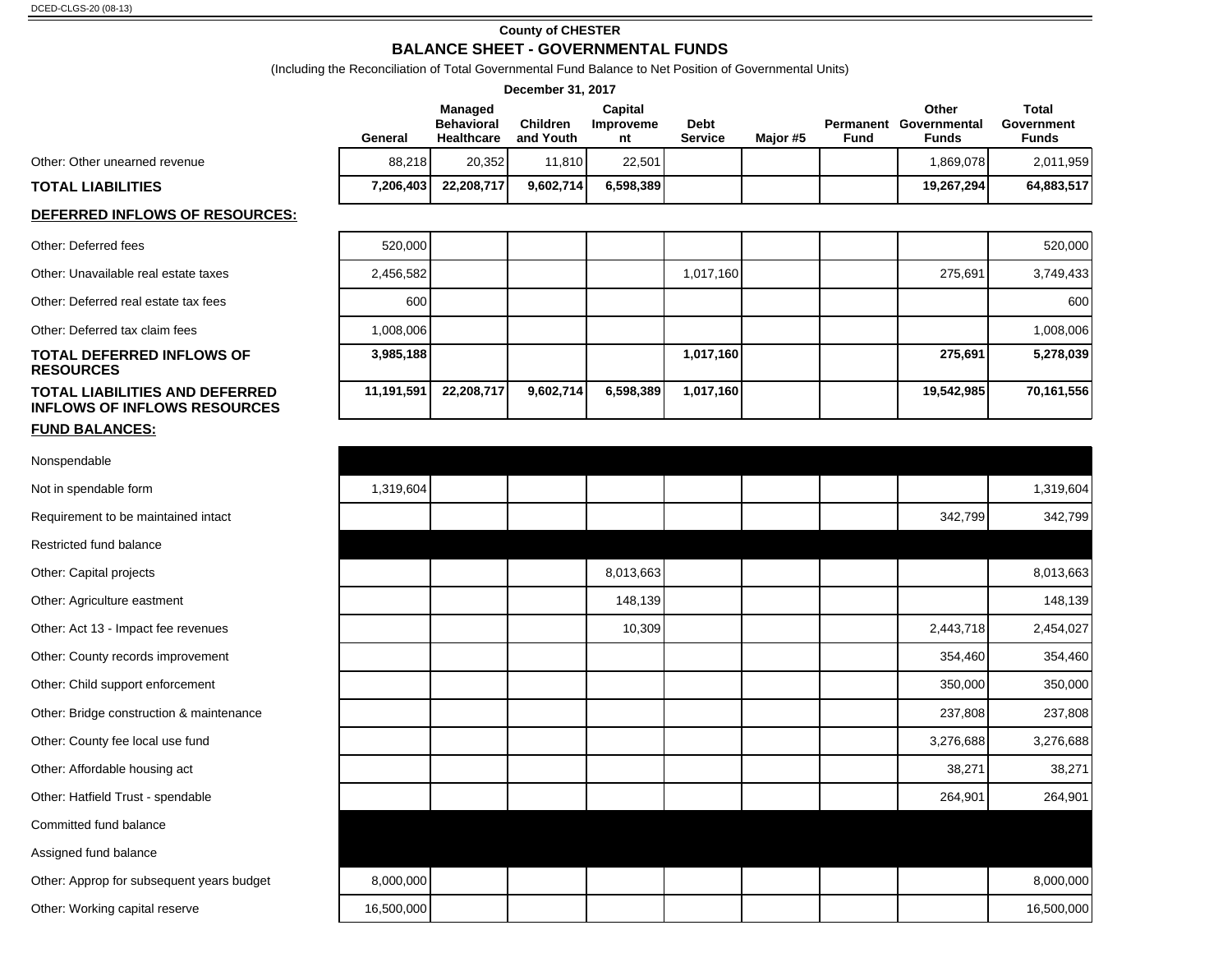#### **County of CHESTER**

#### **BALANCE SHEET - GOVERNMENTAL FUNDS**

(Including the Reconciliation of Total Governmental Fund Balance to Net Position of Governmental Units)

| December 31, 2017                                                                      |            |                                            |                              |                            |                               |          |                          |                                |                                            |
|----------------------------------------------------------------------------------------|------------|--------------------------------------------|------------------------------|----------------------------|-------------------------------|----------|--------------------------|--------------------------------|--------------------------------------------|
|                                                                                        | General    | Managed<br><b>Behavioral</b><br>Healthcare | <b>Children</b><br>and Youth | Capital<br>Improveme<br>nt | <b>Debt</b><br><b>Service</b> | Major #5 | Permanent<br><b>Fund</b> | Other<br>Governmental<br>Funds | <b>Total</b><br>Government<br><b>Funds</b> |
| Other: Capital projects                                                                |            |                                            |                              |                            |                               |          |                          | 6,079,468                      | 6,079,468                                  |
| Other: Retirement of long term debt                                                    |            |                                            |                              |                            | 33,838,351                    |          |                          |                                | 33,838,351                                 |
| Other: Upkeep of county parks                                                          |            |                                            |                              |                            |                               |          |                          | 6,151,477                      | 6,151,477                                  |
| Other: Upkeep of county libraries                                                      |            |                                            |                              |                            |                               |          |                          | 2,831,340                      | 2,831,340                                  |
| Unassigned fund balance*                                                               | 24,908,544 |                                            |                              |                            |                               |          |                          |                                | 24,908,544                                 |
| <b>TOTAL FUND BALANCE</b>                                                              | 50,728,148 |                                            |                              | 8,172,111                  | 33,838,351                    |          |                          | 22,370,930                     | 115,109,540                                |
| <b>TOTAL LIABILITIES, DEFERRED INFLOWS OF</b><br><b>IRESOURCES &amp; FUND BALANCES</b> | 61,919,739 | 22,208,717                                 | 9,602,714                    | 14,770,500                 | 34,855,511                    |          |                          | 41,913,915                     | 185,271,096                                |

| Amounts reported for governmental activities in the statement of net assets are different because:                                                                                                  |                |
|-----------------------------------------------------------------------------------------------------------------------------------------------------------------------------------------------------|----------------|
| Internal service funds are used by management to charge certain costs to county departments and employees                                                                                           |                |
| The assets, deferred outflows of resources, liabilities and deferred inflows of resources of the internal service funds are included in governmental activities in the<br>STATEMENT OF NET POSITION | 8,364,365      |
| Long-term liabilities and deferred inflows are not due and payable in the current period and therefore are not reported as a fund liability                                                         | $-603,584,636$ |
| The difference in net position between full accrual accounting and modified accrual accounting is due to differing revenue recognition criteria between the two methods                             | 152,683        |
| The difference in net position between full accrual accounting and modified accrual accounting is due to differing expenditure recognition criteria between the two<br>methods                      | 4,757,439      |
| Capital assets used in government activities are not financial resources and, therefore, are not reported in the funds                                                                              | 411,871,519    |
| Other: ____________                                                                                                                                                                                 |                |
| <b>NET POSITION OF GOVERNMENTAL ACTIVITIES</b>                                                                                                                                                      | $-63,329,090$  |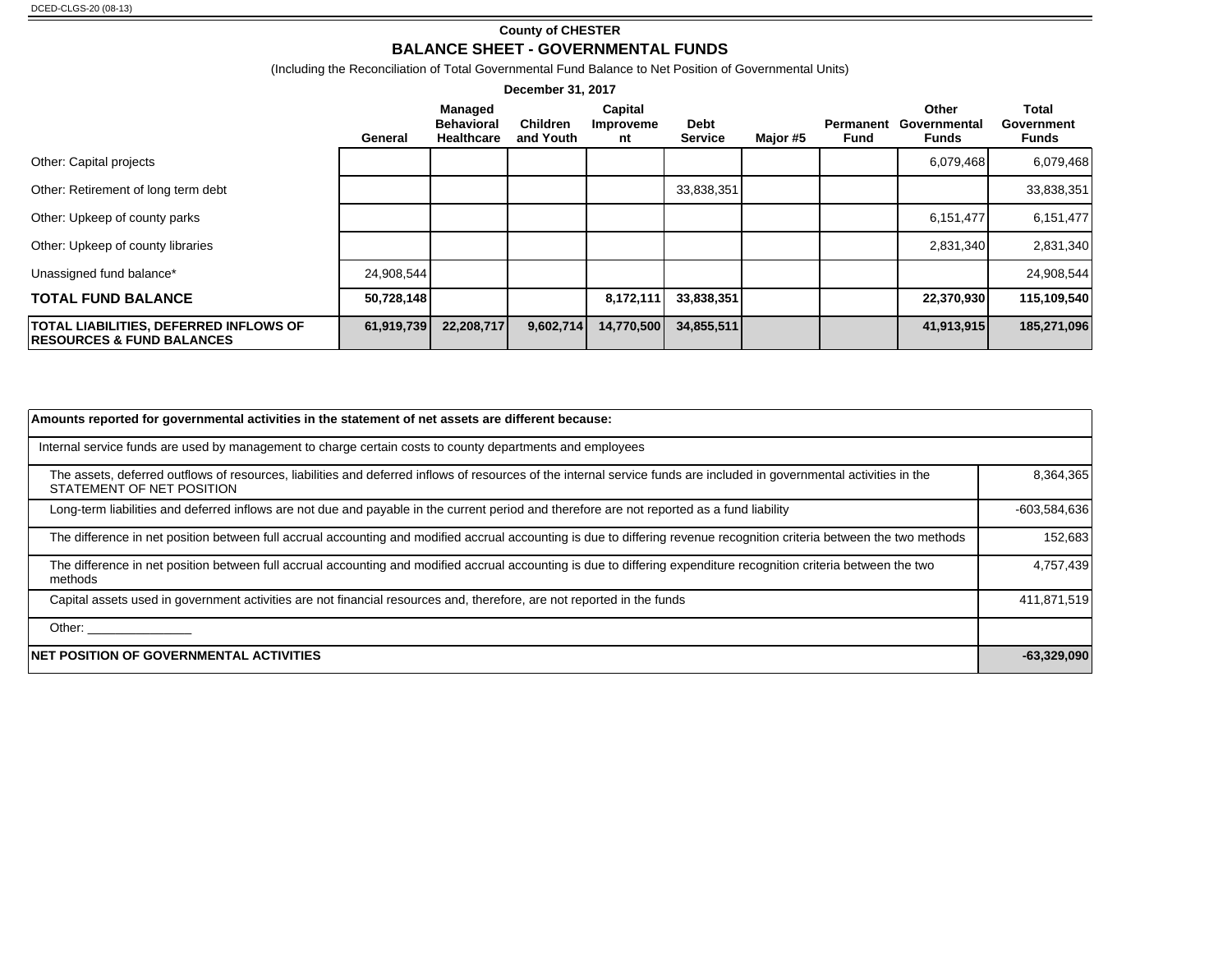#### **County of CHESTER STATEMENT OF REVENUES, EXPENDITURES AND CHANGES IN FUND BALANCES GOVERNMENTAL FUNDS**

|                                     | General     | <b>Managed</b><br><b>Behavioral</b><br>Healthcare | <b>Children and</b><br>Youth | <b>Capital</b><br>Improvement Debt Service |            | Major #5 | Rermanent<br><b>Fund</b> | Other<br>Governmenta<br>I Funds | <b>Total</b><br>Government<br><b>Funds</b> |
|-------------------------------------|-------------|---------------------------------------------------|------------------------------|--------------------------------------------|------------|----------|--------------------------|---------------------------------|--------------------------------------------|
| <b>REVENUES:</b>                    |             |                                                   |                              |                                            |            |          |                          |                                 |                                            |
| <b>TAXES:</b>                       |             |                                                   |                              |                                            |            |          |                          |                                 |                                            |
| Real estate                         | 107,078,065 |                                                   |                              |                                            | 45,800,447 |          |                          | 11,199,393                      | 164,077,905                                |
| Hotel room rental                   |             |                                                   |                              |                                            |            |          |                          |                                 | $\mathbf{1}$                               |
| Other: Personal property            | 127,294     |                                                   |                              |                                            |            |          |                          |                                 | 127,294                                    |
| <b>TOTAL TAXES</b>                  | 107,205,360 |                                                   |                              |                                            | 45,800,447 |          |                          | 11,199,393                      | 164,205,200                                |
| <b>INTERGOVERNMENTAL REVENUES:</b>  |             |                                                   |                              |                                            |            |          |                          |                                 |                                            |
| Federal                             | 5,693,644   |                                                   | 4,184,850                    | 2,228,135                                  |            |          |                          | 32,805,009                      | 44,911,638                                 |
| <b>State</b>                        | 6,994,079   | 78,305,417                                        | 18,793,034                   | 591,741                                    |            |          |                          | 41,397,247                      | 146,081,518                                |
| Local government units              | 119,575     | 942                                               |                              |                                            |            |          |                          |                                 | 120,517                                    |
| TOTAL INTERGOVERNMENTAL REVENUES    | 12,807,298  | 78,306,359                                        | 22,977,884                   | 2,819,876                                  |            |          |                          | 74,202,256                      | 191,113,673                                |
| <b>Charges for Service</b>          | 20,880,987  |                                                   | 599,169                      |                                            |            |          |                          | 13,552,680                      | 35,032,836                                 |
|                                     | 20,880,987  |                                                   | 599,169                      |                                            |            |          |                          | 13,552,680                      | 35,032,836                                 |
| <b>MISCELLANEOUS REVENUES:</b>      |             |                                                   |                              |                                            |            |          |                          |                                 |                                            |
| Interest earnings                   | 945,238     |                                                   |                              | 482,178                                    | 427,887    |          |                          | 359,266                         | 2,214,569                                  |
| Rents                               | 116,396     |                                                   |                              |                                            |            |          |                          | 442,084                         | 558,480                                    |
| Other: Other                        | 4,020,627   |                                                   | 6,406                        | 63,446                                     | 1,564,460  |          |                          | 4,385,559                       | 10,040,498                                 |
| <b>TOTAL MISCELLANEOUS REVENUES</b> | 5,082,261   |                                                   | 6,406                        | 545,624                                    | 1,992,347  |          |                          | 5,186,909                       | 12,813,547                                 |
|                                     |             |                                                   |                              |                                            |            |          |                          |                                 |                                            |
| <b>TOTAL REVENUES</b>               | 145,975,906 | 78,306,359                                        | 23,583,459                   | 3,365,500                                  | 47,792,794 |          |                          | 104,141,238                     | 403,165,256                                |
| <b>EXPENDITURES:</b>                |             |                                                   |                              |                                            |            |          |                          |                                 |                                            |

| General government - administrative | 30,692,234 |            |            | 434.092   | 14.465 |  | 539.379    | 31,680,170  |
|-------------------------------------|------------|------------|------------|-----------|--------|--|------------|-------------|
| General government - judicial       | 38,422,073 |            |            |           |        |  | 6,322,356  | 44,744,429  |
| Public safety                       | 4,186,179  |            |            |           |        |  | 14.254.369 | 18,440,548  |
| Corrections                         | 42,311,531 |            |            |           |        |  | 5,935      | 42,317,466  |
| Highways and streets                |            |            |            |           |        |  | 1.062.669  | 1,062,669   |
| Health and welfare                  | 9,810,336  | 77,645,978 | 29,437,919 | 1,150,137 |        |  | 70,027,337 | 188,071,707 |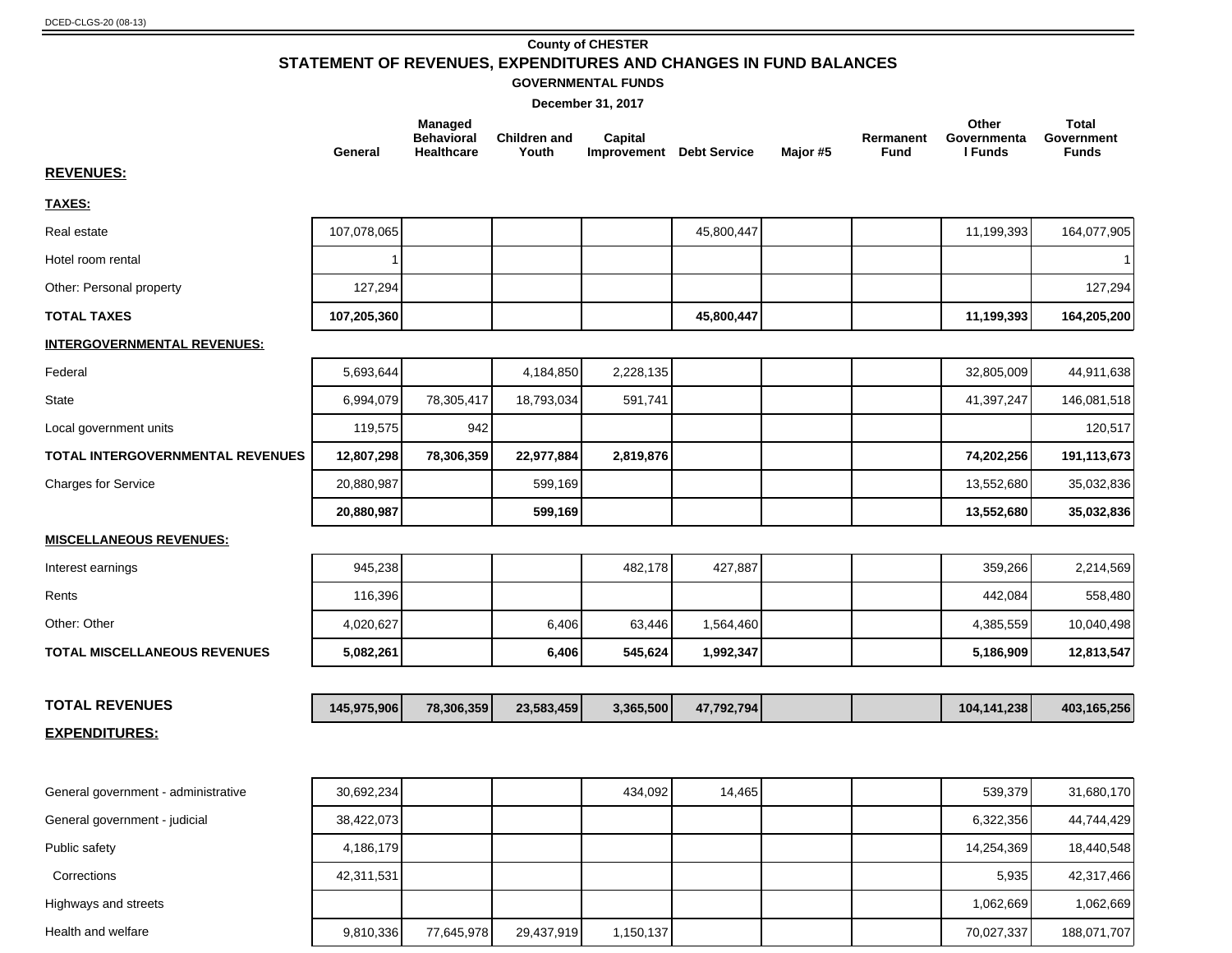#### **County of CHESTER STATEMENT OF REVENUES, EXPENDITURES AND CHANGES IN FUND BALANCES**

#### **GOVERNMENTAL FUNDS**

|                                                             | General       | <b>Managed</b><br><b>Behavioral</b><br><b>Healthcare</b> | <b>Children and</b><br>Youth | Capital<br>Improvement Debt Service |               | Major #5 | Rermanent<br><b>Fund</b> | Other<br>Governmenta<br>I Funds | <b>Total</b><br>Government<br><b>Funds</b> |
|-------------------------------------------------------------|---------------|----------------------------------------------------------|------------------------------|-------------------------------------|---------------|----------|--------------------------|---------------------------------|--------------------------------------------|
| Culture - recreation                                        |               |                                                          |                              | 20,648                              |               |          |                          | 11,616,612                      | 11,637,260                                 |
| Conservation                                                | 5,845,412     |                                                          |                              | 7,835,988                           |               |          |                          | 177,924                         | 13,859,324                                 |
| Debt Service                                                |               |                                                          |                              |                                     | 44,518,509    |          |                          |                                 | 44,518,509                                 |
| Other: Bridges                                              |               |                                                          |                              |                                     |               |          |                          | 1,532,376                       | 1,532,376                                  |
| Other: Other                                                | 10,207        |                                                          |                              | 25,268,458                          |               |          |                          | 2,065,177                       | 27,343,842                                 |
| Other: Hotel rental room adjustment                         |               |                                                          |                              |                                     |               |          |                          |                                 | $\mathbf{1}$                               |
| <b>TOTAL EXPENDITURES</b>                                   | 131,277,973   | 77,645,978                                               | 29,437,919                   | 34,709,323                          | 44,532,974    |          |                          | 107,604,134                     | 425,208,301                                |
| <b>OTHER FINANCIAL SOURCES/(USES):</b>                      |               |                                                          |                              |                                     |               |          |                          |                                 |                                            |
| <b>Interfund Operating Transfers</b>                        | $-10,865,386$ | $-660,381$                                               | 5,854,460                    | $-9,468,419$                        | $-885,441$    |          |                          | 7,072,360                       | $-8,952,807$                               |
| Sale of capital assets                                      | 5,599         |                                                          |                              | 17,689                              |               |          |                          | 27,484                          | 50,772                                     |
| Long-term debt issued                                       |               |                                                          |                              |                                     |               |          |                          |                                 |                                            |
| Payment on advanced refunding of debt                       |               |                                                          |                              |                                     | $-82,821,811$ |          |                          |                                 | $-82,821,811$                              |
| Other: Issuance of refunding bonds                          |               |                                                          |                              |                                     | 71,935,000    |          |                          |                                 | 71,935,000                                 |
| Other: Premium on bond issue                                |               |                                                          |                              |                                     | 11,340,129    |          |                          |                                 | 11,340,129                                 |
| <b>TOTAL OTHER FINANCING SOURCES/</b><br>(USES)             | $-10,859,787$ | $-660,381$                                               | 5,854,460                    | $-9,450,730$                        | $-432, 123$   |          |                          | 7,099,844                       | $-8,448,717$                               |
| <b>CHANGE IN FUND BALANCES</b>                              | 3,838,146     |                                                          |                              | $-40,794,553$                       | 2,827,697     |          |                          | 3,636,948                       | $-30,491,762$                              |
|                                                             |               |                                                          |                              |                                     |               |          |                          |                                 |                                            |
| <b>FUND BALANCE (DEFICIT) -</b><br><b>BEGINNING OF YEAR</b> | 46,890,002    |                                                          |                              | 48,966,664                          | 31,010,654    |          |                          | 18,733,982                      | 145,601,302                                |
|                                                             |               |                                                          |                              |                                     |               |          |                          |                                 |                                            |

| <b>FUND BALANCES (DEFICIT) - END OF</b> | 50,728,148 |  | 8.172.111 | 33,838,351 |  | 22.370.930 | 115,109,540 |
|-----------------------------------------|------------|--|-----------|------------|--|------------|-------------|
| <b>YEAR</b>                             |            |  |           |            |  |            |             |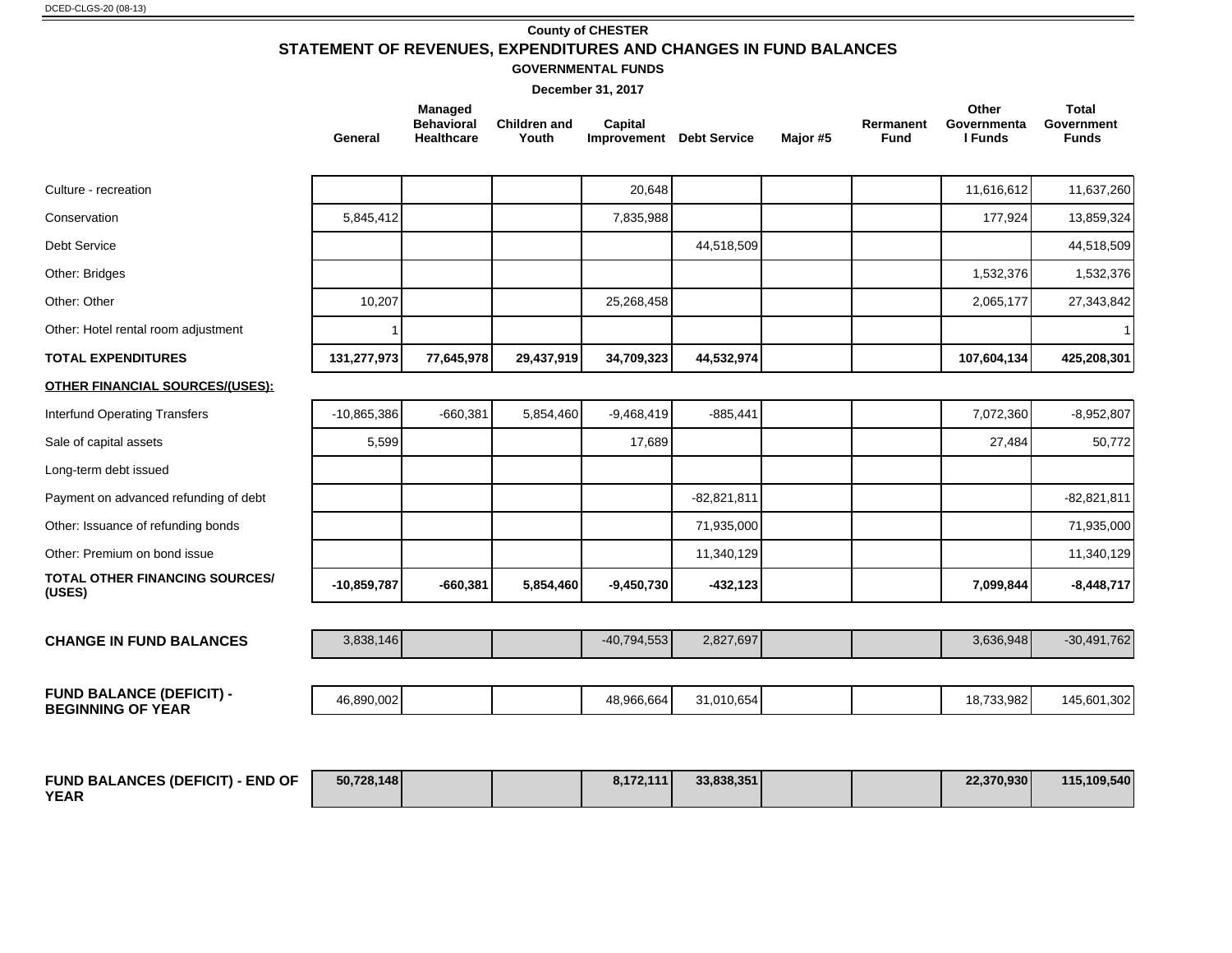#### **County of CHESTER RECONCILIATION OF THE STATEMENT OF REVENUES, EXPENDITURES AND CHANGES IN FUND BALANCES OF GOVERNMENTAL FUNDS TO THE STATEMENT OF ACTIVITIES**

**December 31, 2017**

#### **Amounts reported for governmental activities in the statement of activities are different because:**

Net changes in fund balances (deficit) - total governmental funds

The net revenue (expense) of certain activities of the internal services fund is reported with governmental activities

The issuance of long-term debt (e.g. bonds, leases) provides current financial resources to governmental funds, while the repayment of the principal of long-term debt consumes the current financial resources of governmental funds. Neither transaction, however, has any effect on net position. Additionally, various other long-term liabilities and deferred inflows do not require the use of current financial resources and, therefore are not reported as expenditures in governmental funds. This amount is the net effect of the differences in the treatment of long-term liabilities and deferred inflows on the statement of activities The difference in the change in net position between full accrual accounting and modified accrual accounting is due to differing revenue recognition criteria between the **the community of the community** of the community of

The difference in the change in net position between full accrual accounting and modified accrual accounting is due to differing expenditure recognition criteria between [131,731]<br>the two accounting methods

The net effect of various transactions involving capital assets, (i.e. purchases, disposals, etc.) is to increase net position

#### **CHANGE IN NET ASSESTS OF GOVERNMENTAL ACTIVITIES -665,363**

| $-30,491,762$<br>$-965, 162$<br>23,974,078<br>1.852<br>$-131,731$<br>6,947,362<br>$-665,363$ |  |
|----------------------------------------------------------------------------------------------|--|
|                                                                                              |  |
|                                                                                              |  |
|                                                                                              |  |
|                                                                                              |  |
|                                                                                              |  |
|                                                                                              |  |
|                                                                                              |  |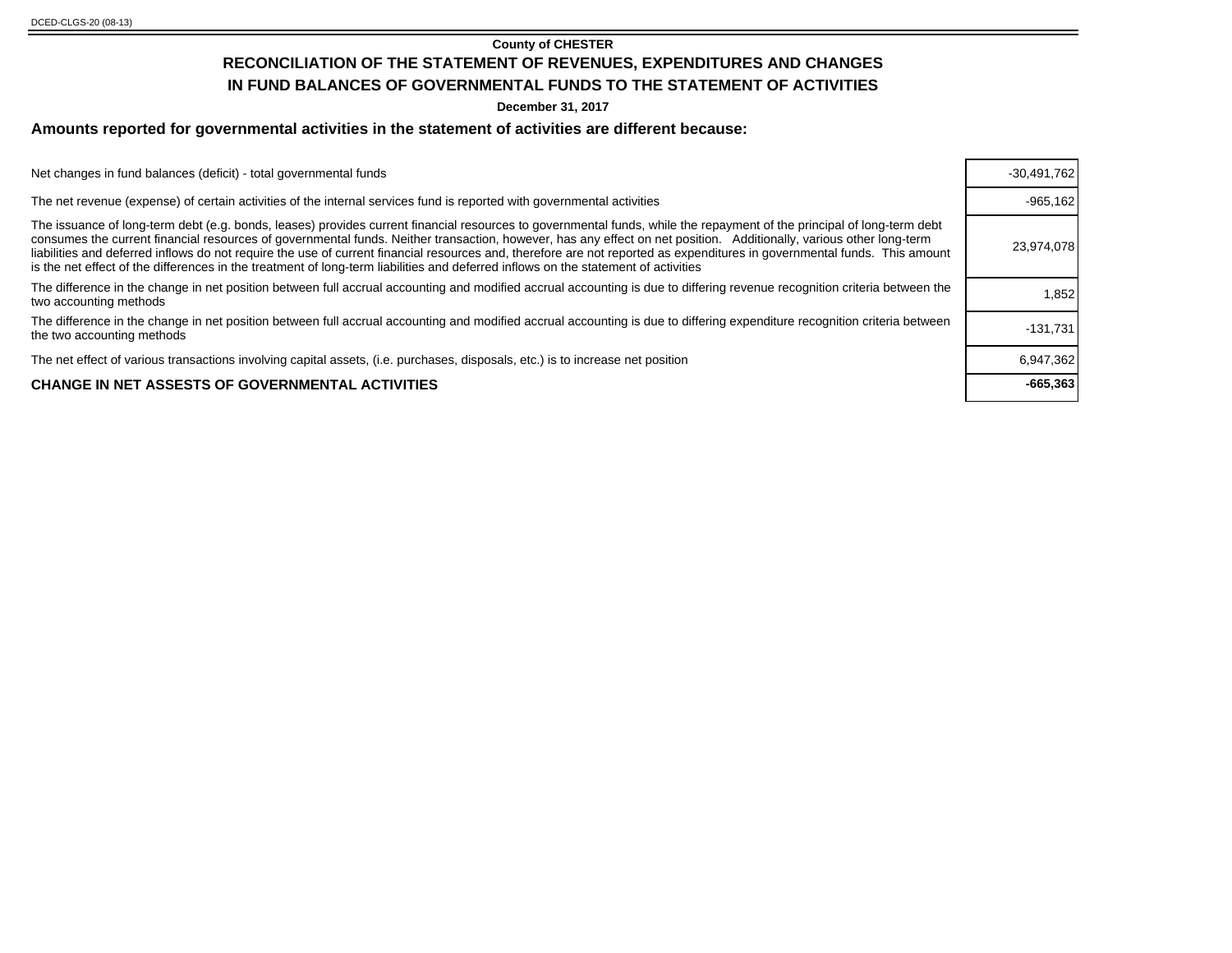#### **County of CHESTER STATEMENT OF NET POSITION**

**Proprietary Funds**

|                                                                  | Pocopson   | Major Bus. #2 | Major Bus. #3 | Major Bus. #4 | Major Bus. #5 | Other<br><b>Business</b><br><b>Funds</b> | <b>Funds</b> | <b>Total Business</b> Internal Service<br><b>Fund</b> |
|------------------------------------------------------------------|------------|---------------|---------------|---------------|---------------|------------------------------------------|--------------|-------------------------------------------------------|
| <b>CURRENT ASSETS:</b>                                           |            |               |               |               |               |                                          |              |                                                       |
| Cash and cash equivalents                                        | 287,762    |               |               |               |               |                                          | 287,762      | 13,014,675                                            |
| Receivables (net of allowance for uncollectibles)                | 3,819,916  |               |               |               |               |                                          | 3,819,916    | 68,785                                                |
| Inventories                                                      | 32,419     |               |               |               |               |                                          | 32,419       |                                                       |
| Prepaids                                                         | 37,981     |               |               |               |               |                                          | 37,981       | 755,199                                               |
| Restricted assets:                                               |            |               |               |               |               |                                          |              |                                                       |
| Temporarily restricted:                                          |            |               |               |               |               |                                          |              |                                                       |
| Cash and cash equivalents                                        | 224,230    |               |               |               |               |                                          | 224,230      |                                                       |
| <b>TOTAL CURRENT ASSETS</b>                                      | 4,402,308  |               |               |               |               |                                          | 4,402,308    | 13,838,659                                            |
| <b>NON-CURRENT ASSETS:</b>                                       |            |               |               |               |               |                                          |              |                                                       |
| Permanently restricted:                                          |            |               |               |               |               |                                          |              |                                                       |
| Other: Capital assets, net                                       | 12,515,927 |               |               |               |               |                                          | 12,515,927   | 676,657                                               |
| <b>TOTAL NON-CURRENT ASSETS</b>                                  | 12,515,927 |               |               |               |               |                                          | 12,515,927   | 676,657                                               |
| <b>TOTAL ASSETS</b>                                              | 16,918,235 |               |               |               |               |                                          | 16,918,235   | 14,515,316                                            |
| DEFERRED OUTFLOWS OF RESOURCES:                                  |            |               |               |               |               |                                          |              |                                                       |
| Deferrals related to pensions                                    | 679,226    |               |               |               |               |                                          | 679,226      |                                                       |
| <b>TOTAL DEFERRED OUTFLOWS OF</b><br><b>RESOURCES</b>            | 679,226    |               |               |               |               |                                          | 679,226      |                                                       |
|                                                                  | 679,226    |               |               |               |               |                                          | 679,226      |                                                       |
| <b>TOTAL ASSTES AND DEFERRED</b><br><b>OUTFLOWS OF RESOURCES</b> | 17,597,461 |               |               |               |               |                                          | 17,597,461   | 14,515,316                                            |
| <b>CURRENT LIABILITIES:</b>                                      |            |               |               |               |               |                                          |              |                                                       |
| Accounts payable                                                 | 132,628    |               |               |               |               |                                          | 132,628      | 934,206                                               |
| Due to other funds                                               | 3,210,356  |               |               |               |               |                                          | 3,210,356    |                                                       |
| Debt due within 1 year                                           | 79         |               |               |               |               |                                          | 79           |                                                       |
| Other current liabilities                                        | 375,677    |               |               |               |               |                                          | 375,677      | 109,775                                               |
| Other: Accrued salaries                                          | 271,839    |               |               |               |               |                                          | 271,839      | 5,424                                                 |
| Other: Health and welfare                                        |            |               |               |               |               |                                          |              | 2,539,290                                             |
| Other: Capital leases payable                                    |            |               |               |               |               |                                          |              | 410,719                                               |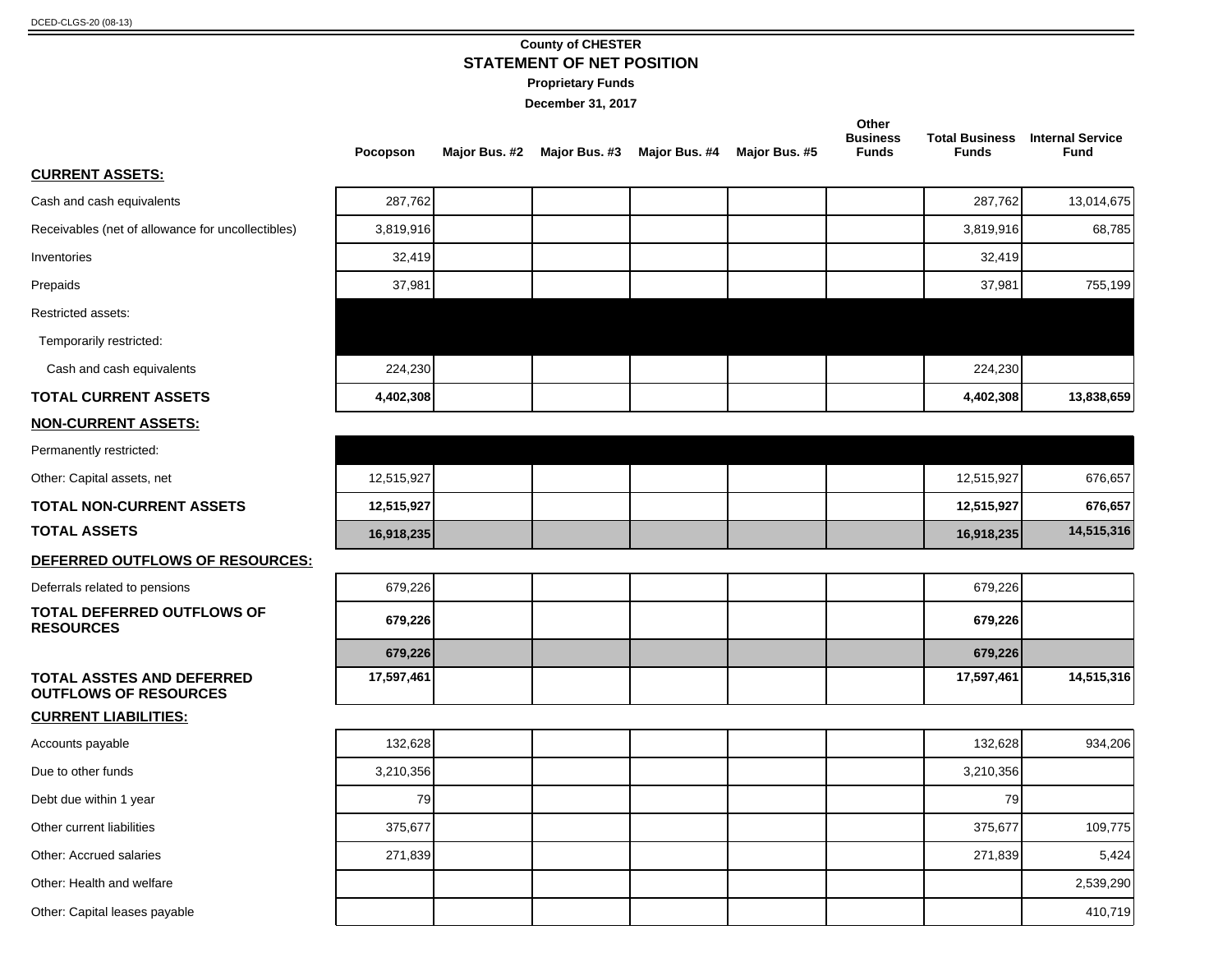#### **County of CHESTER STATEMENT OF NET POSITION**

**Proprietary Funds**

|                                                                                                          | Pocopson     | Major Bus. #2 | Major Bus. #3 | Major Bus. #4 | Major Bus. #5 | Other<br><b>Business</b><br><b>Funds</b> | <b>Funds</b> | <b>Total Business</b> Internal Service<br><b>Fund</b> |
|----------------------------------------------------------------------------------------------------------|--------------|---------------|---------------|---------------|---------------|------------------------------------------|--------------|-------------------------------------------------------|
| Funds held as fiduciary                                                                                  | 267,256      |               |               |               |               |                                          | 267,256      |                                                       |
| <b>TOTAL CURRENT LIABILITIES</b>                                                                         | 4,257,835    |               |               |               |               |                                          | 4,257,835    | 3,999,414                                             |
| <u>NON-CURRENT LIABILITIES:</u>                                                                          |              |               |               |               |               |                                          |              |                                                       |
| Debt due in more than 1 year                                                                             | 134,932      |               |               |               |               |                                          | 134,932      |                                                       |
| Other non-current liabilities                                                                            | 2,449,989    |               |               |               |               |                                          | 2,449,989    | 1,440,079                                             |
| Other: Compensated absences                                                                              | 270,077      |               |               |               |               |                                          | 270,077      |                                                       |
| Other: Capital lease payable                                                                             |              |               |               |               |               |                                          |              | 265,938                                               |
| TOTAL NON-CURRENT LIABILITIES                                                                            | 2,854,998    |               |               |               |               |                                          | 2,854,998    | 1,706,017                                             |
| <b>TOTAL LIABILITIES</b>                                                                                 | 7,112,833    |               |               |               |               |                                          | 7,112,833    | 5,705,431                                             |
| <u>NON-CURRENT LIABILITIES:</u>                                                                          |              |               |               |               |               |                                          |              |                                                       |
| TOTAL NON-CURRENT LIABILITIES                                                                            |              |               |               |               |               |                                          |              |                                                       |
| DEFERRED INFLOWS OF RESOURCES:                                                                           |              |               |               |               |               |                                          |              |                                                       |
| Deferrals related to pensions                                                                            | 1,380,705    |               |               |               |               |                                          | 1,380,705    |                                                       |
| TOTAL DEFERRED INFLOWS OF<br><b>RESOURCES</b>                                                            | 1,380,705    |               |               |               |               |                                          | 1,380,705    |                                                       |
|                                                                                                          | 1,380,705    |               |               |               |               |                                          | 1,380,705    |                                                       |
| TOTAL LIABILITIES AND IDEFERRED<br><b>INFLOWS OF RESOURCES</b>                                           | 8,493,538    |               |               |               |               |                                          | 8,493,538    | 5,705,431                                             |
| <b>NET POSITION:</b>                                                                                     |              |               |               |               |               |                                          |              |                                                       |
| Net investment in capital assets                                                                         | 12,380,916   |               |               |               |               |                                          | 12,380,916   |                                                       |
| Restricted                                                                                               |              |               |               |               |               |                                          |              | 2,862,000                                             |
| Unrestricted                                                                                             | $-3,276,993$ |               |               |               |               |                                          | $-3,276,993$ | 5,947,885                                             |
| <b>TOTAL NET POSITION</b>                                                                                | 9,103,923    |               |               |               |               |                                          | 9,103,923    | 8,809,885                                             |
| TOTAL LIABILITIES, DEFERRED INFLOWS<br>OF RESOURCES AND NET POSITION                                     | 17,597,461   |               |               |               |               |                                          | 17,597,461   | 14,515,316                                            |
| Adjustments to reflect the consolidation of internal service fund activities related to enterprise funds |              |               |               |               |               |                                          | 445,519      |                                                       |
| <b>Net Position of Business-type Activities</b>                                                          |              |               |               |               |               |                                          | 9,549,442    |                                                       |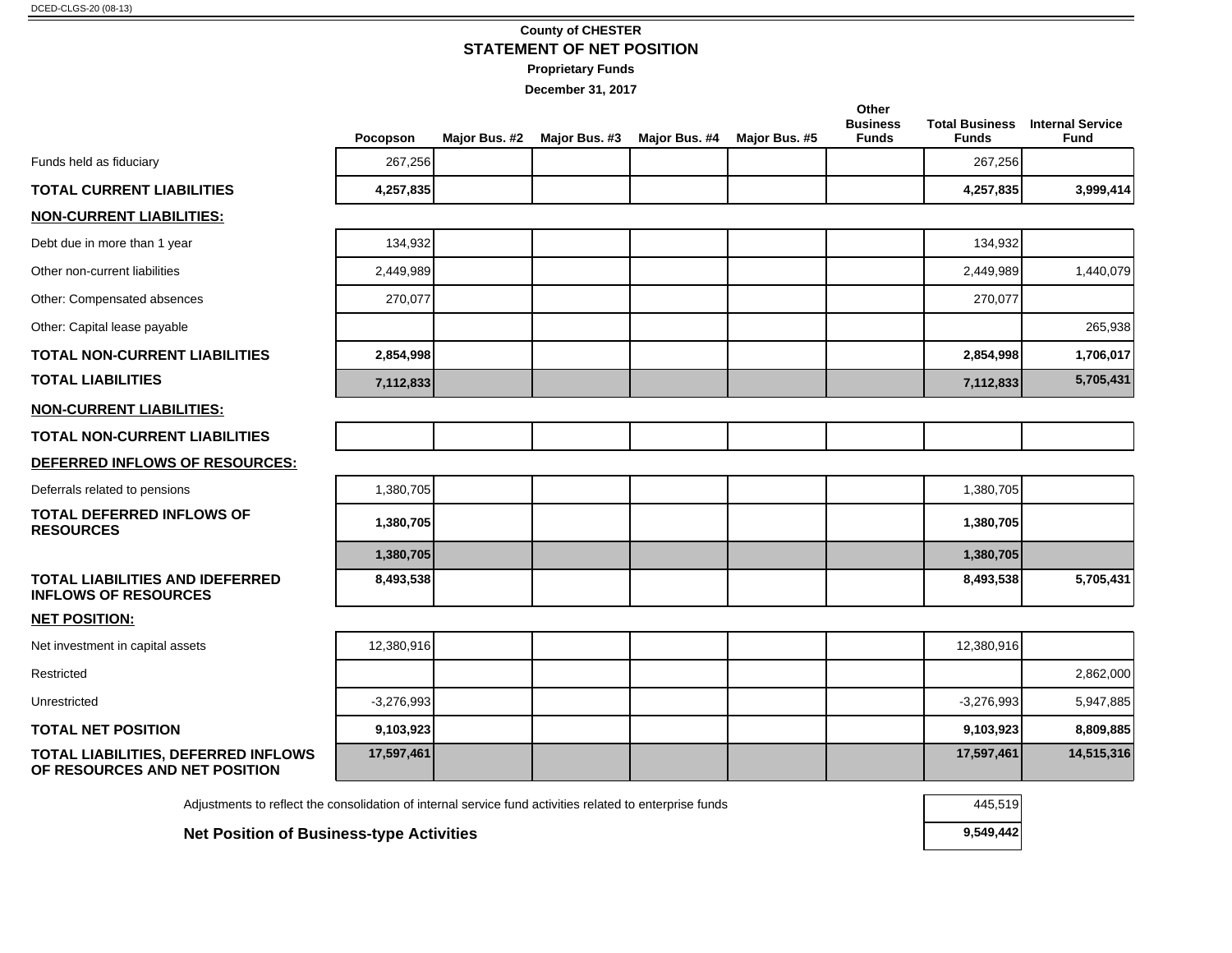#### **County of CHESTER STATEMENT OF REVENUES, EXPENSES AND CHANGES IN FUND NET POSITION-**

**Proprietary Funds**

**For the Year Ended December 31, 2017**

|                                            | Pocopson   |  | Major Bus. #2 Major Bus. #3 Major Bus. #4 Major Bus. #5 | Other<br><b>Business</b><br><b>Funds</b> | <b>Funds</b> | <b>Total Business</b> Internal Service<br><b>Fund</b> |
|--------------------------------------------|------------|--|---------------------------------------------------------|------------------------------------------|--------------|-------------------------------------------------------|
| <b>OPERATING REVENUES:</b>                 |            |  |                                                         |                                          |              |                                                       |
| Charges for service                        | 25,583,643 |  |                                                         |                                          | 25,583,643   | 38,713,174                                            |
| Other: Other                               | 130,834    |  |                                                         |                                          | 130,834      | 1,512,428                                             |
| <b>TOTAL OPERATING REVENUES</b>            | 25,714,477 |  |                                                         |                                          | 25,714,477   | 40,225,602                                            |
| <b>OPERATING EXPENSES:</b>                 |            |  |                                                         |                                          |              |                                                       |
| Personnel services                         | 17,479,920 |  |                                                         |                                          | 17,479,920   | 653,879                                               |
| Other services and charges                 | 5,444,697  |  |                                                         |                                          | 5,444,697    | 10,458,552                                            |
| Depreciation and amortization              | 794,755    |  |                                                         |                                          | 794,755      | 474,565                                               |
| Other: Self insurance claims               | 136,246    |  |                                                         |                                          | 136,246      | 29,869,487                                            |
| Other: Bad debt                            | 250,000    |  |                                                         |                                          | 250,000      |                                                       |
| Other: Indirect costs                      | 1,399,857  |  |                                                         |                                          | 1,399,857    | 66,875                                                |
| <b>TOTAL OPERATING EXPENSES</b>            | 25,505,475 |  |                                                         |                                          | 25,505,475   | 41,523,358                                            |
|                                            |            |  |                                                         |                                          |              |                                                       |
| <b>OPERATING INCOME/(LOSS)</b>             | 209,002    |  |                                                         |                                          | 209,002      | $-1,297,756$                                          |
| NONOPERATING REVENUES/(EXPENSES):          |            |  |                                                         |                                          |              |                                                       |
| Investment earnings                        |            |  |                                                         |                                          |              | 164,153                                               |
| Interest expense                           | $-6,144$   |  |                                                         |                                          | $-6,144$     | $-23,024$                                             |
| TOTAL NONOPERATING REVENUES/<br>(EXPENSES) | $-6,144$   |  |                                                         |                                          | $-6,144$     | 141,129                                               |
|                                            |            |  |                                                         |                                          |              |                                                       |
| TRANSFERS IN/(OUT)                         | 8,952,809  |  |                                                         |                                          | 8,952,809    |                                                       |
|                                            |            |  |                                                         |                                          |              |                                                       |
|                                            |            |  |                                                         |                                          |              |                                                       |
|                                            |            |  |                                                         |                                          |              |                                                       |
| <b>CHANGE IN NET POSITION</b>              | 9,155,667  |  |                                                         |                                          | 9,155,667    | $-1,156,627$                                          |
|                                            |            |  |                                                         |                                          |              |                                                       |

**NET POSITION - BEGINNING OF YEAR**  $\begin{vmatrix} -51,744 \end{vmatrix}$   $\begin{vmatrix} 1 & 1 \end{vmatrix}$   $\begin{vmatrix} 1 & 1 \end{vmatrix}$   $\begin{vmatrix} 1 & 1 \end{vmatrix}$  9,966,512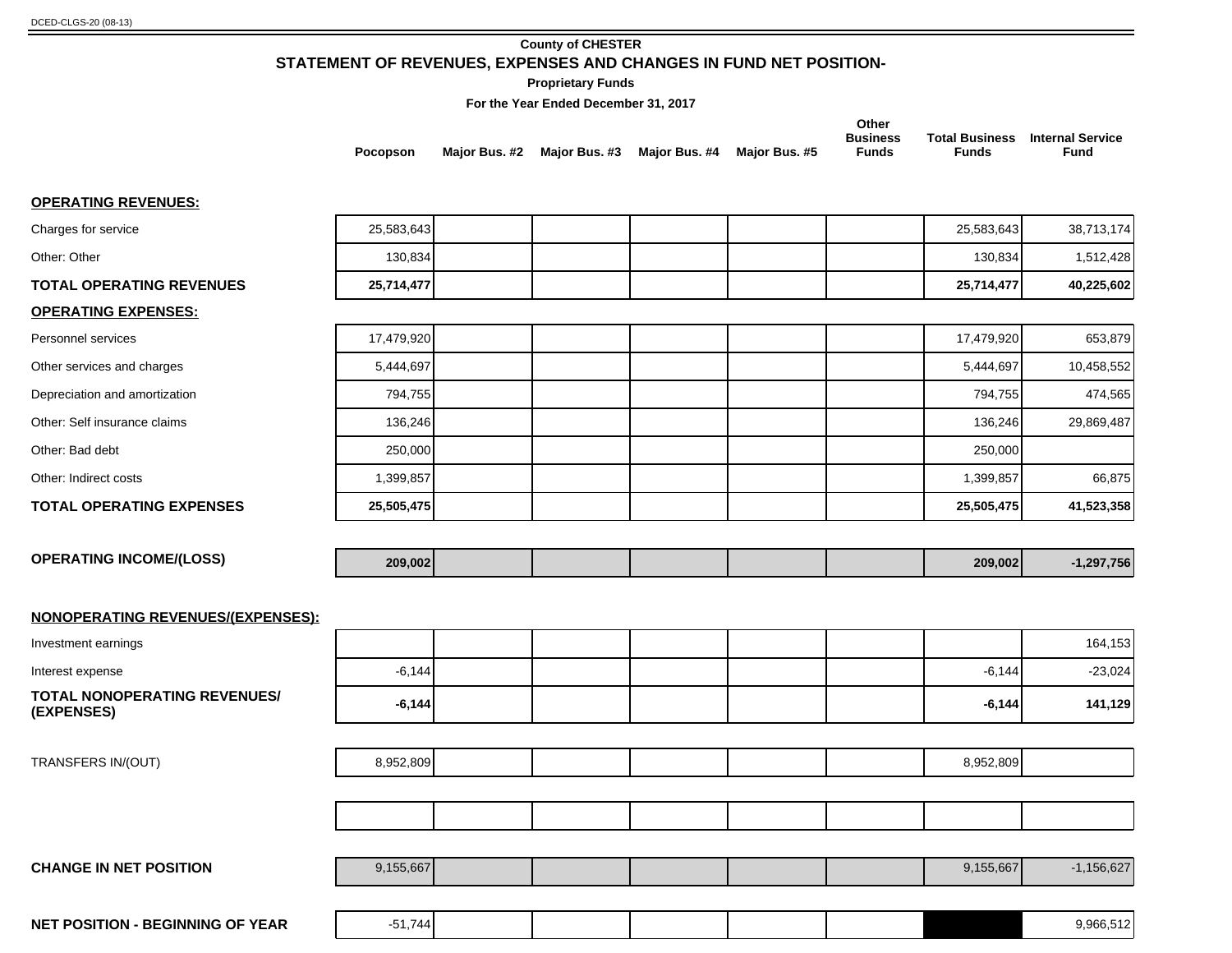#### **County of CHESTER STATEMENT OF REVENUES, EXPENSES AND CHANGES IN FUND NET POSITION-**

**Proprietary Funds**

**For the Year Ended December 31, 2017**

| Pocopson |  | Major Bus. #2 Major Bus. #3 Major Bus. #4 Major Bus. #5 | Other<br><b>Business</b><br><b>Funds</b> | <b>Funds</b> | <b>Total Business</b> Internal Service<br><b>Fund</b> |
|----------|--|---------------------------------------------------------|------------------------------------------|--------------|-------------------------------------------------------|
|          |  |                                                         |                                          |              |                                                       |

| <b>NET POSITION - END OF YEAR</b>                                                                        | 9,103,923 |  |  |  |  |  |  | 8,809,885  |
|----------------------------------------------------------------------------------------------------------|-----------|--|--|--|--|--|--|------------|
| Adjustments to reflect the consolidation of internal service fund activities related to enterprise funds |           |  |  |  |  |  |  | $-191,468$ |

**Changes in Net Position of Business-type Activities <b>8,964,199 8,964,199**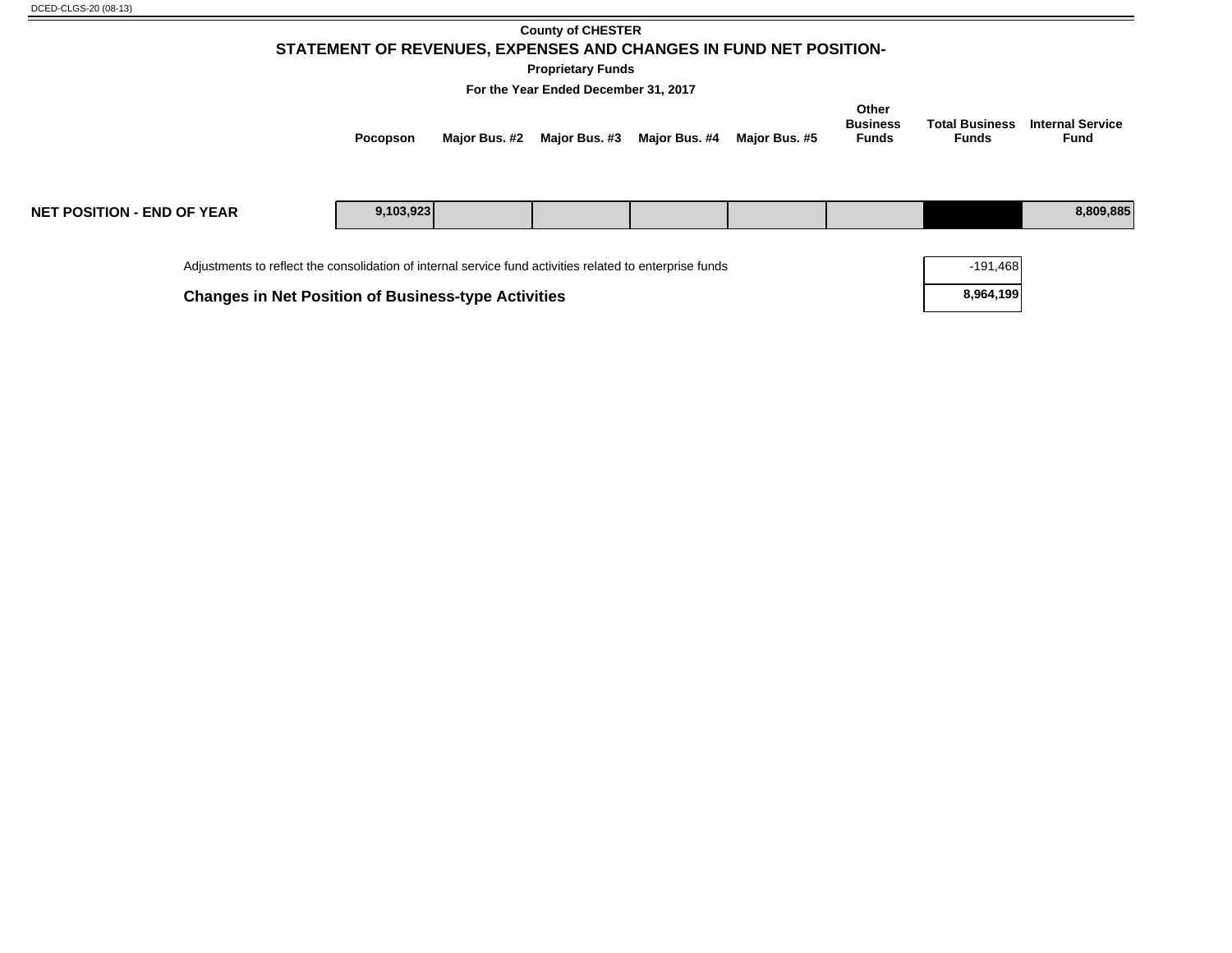**OF RESOURCES**

#### **County of CHESTER STATEMENT OF FIDUCIARY NET POSITION**

**Fiduciary Funds**

|                                                           | <b>Employee</b><br><b>Retirement Fund</b> | <b>Tax Claim</b><br>Agency | <b>Row Office</b><br>Agency | <b>Hotel Tax Agency</b> | <b>Municipal Tax</b><br>Agency |
|-----------------------------------------------------------|-------------------------------------------|----------------------------|-----------------------------|-------------------------|--------------------------------|
| <b>ASSETS:</b>                                            |                                           |                            |                             |                         |                                |
| Cash and cash equivalents                                 | 13,911,911                                | 2,008,688                  | 16,842,977                  | 396,665                 | 328,357                        |
| Receivables                                               |                                           | 13,005,839                 |                             | 390,829                 | 562,445                        |
| Investments, at fair value                                | 423,539,261                               |                            |                             |                         |                                |
| <b>Restricted assets:</b>                                 |                                           |                            |                             |                         |                                |
| Temporarily restricted:                                   |                                           |                            |                             |                         |                                |
| Investments                                               | 827,363                                   |                            |                             |                         |                                |
| Permanently restricted:                                   |                                           |                            |                             |                         |                                |
| <b>TOTAL ASSETS</b>                                       | 438,278,535                               | 15,014,527                 | 16,842,977                  | 787,494                 | 890,802                        |
| DEFERRED OUTFLOWS OF RESOURCES:                           |                                           |                            |                             |                         |                                |
| <b>TOTAL DEFERRED OUTFLOWS OF RESOURCES</b>               |                                           |                            |                             |                         |                                |
| TOTAL ASSETS AND DEFERRED OUTFLOWS OF<br><b>RESOURCES</b> | 438,278,535                               | 15,014,527                 | 16,842,977                  | 787,494                 | 890,802                        |
| <b>LIABILITIES:</b>                                       |                                           |                            |                             |                         |                                |
| Accounts payable and other current liabilities            | 20,803                                    |                            |                             |                         |                                |
| Due to other funds                                        | 12,532                                    |                            |                             |                         |                                |
| Due to other governments                                  |                                           |                            | 4,765,619                   |                         |                                |
| Other: Other liabilties                                   |                                           |                            | 12,077,358                  |                         |                                |
| Other: Due to taxing authoroites                          |                                           | 15,014,527                 |                             |                         |                                |
| Other: Hotel tax payable                                  |                                           |                            |                             | 787,494                 |                                |
| Other: Municipal tax payable                              |                                           |                            |                             |                         | 890,802                        |
| <b>TOTAL LIABILITIES</b>                                  | 33,335                                    | 15,014,527                 | 16,842,977                  | 787,494                 | 890,802                        |
| DEFERRED INFLOWS OF RESOURCES:                            |                                           |                            |                             |                         |                                |
| TOTAL DEFERRED INFLOWS OF RESOURCES                       |                                           |                            |                             |                         |                                |
| TOTAL LIABILITIES AND DEFERRED INFLOWS                    | 33,335                                    | 15,014,527                 | 16,842,977                  | 787,494                 | 890,802                        |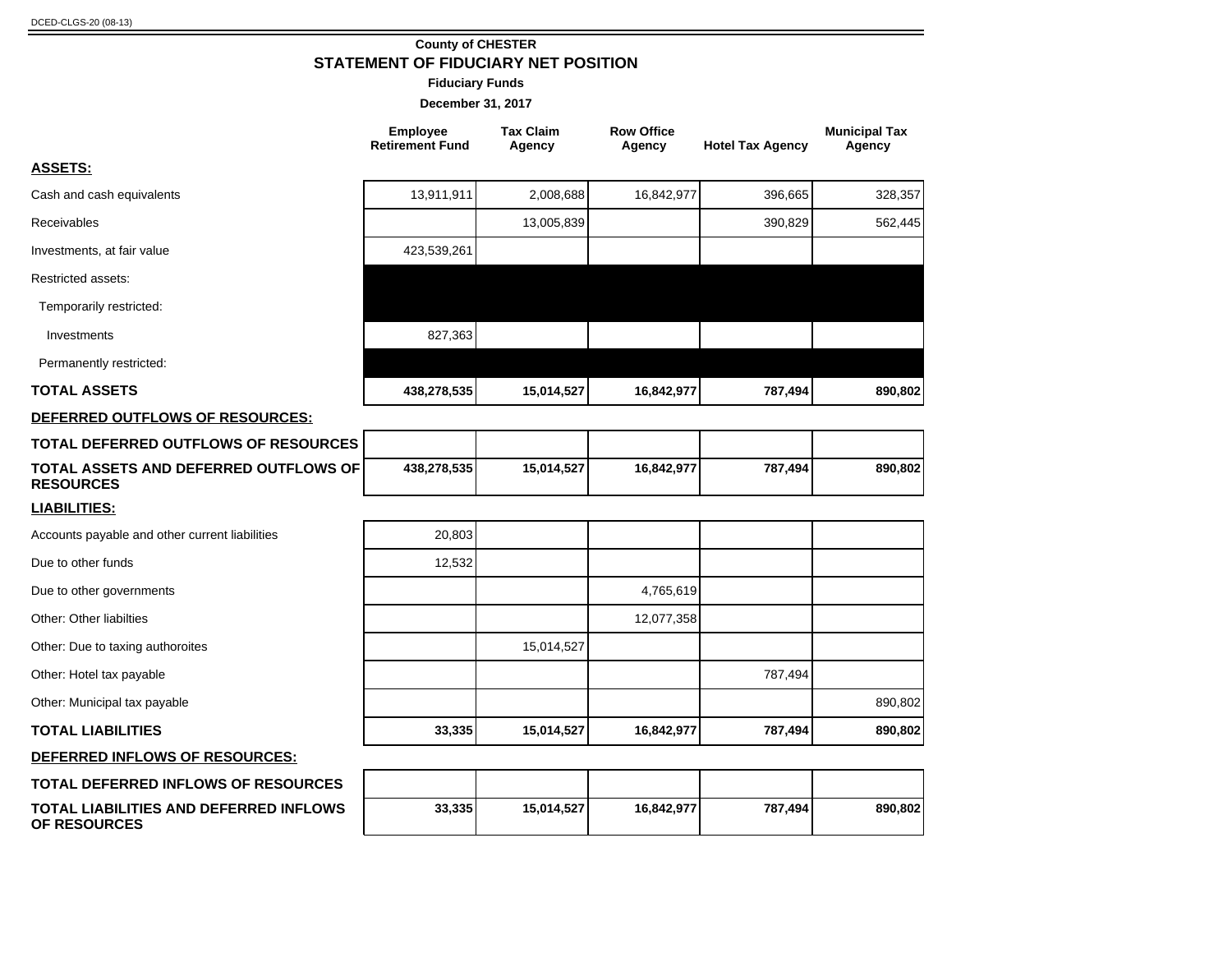#### **County of CHESTER STATEMENT OF FIDUCIARY NET POSITION**

**Fiduciary Funds**

**December 31, 2017**

**Tax Claim Agency**

**Employee Retirement Fund**

| <b>NET POSITION:</b> |  |
|----------------------|--|

Assets held in trust for pension/other post employment **banafite** 

**TOTAL NET POSITION 438,245,200**

#### **TOTAL LIABILITIES, DEFERRED INFLOWS OF RESOURCES AND NET POSITION 438,278,535 15,014,527 16,842,977 787,494 890,802**

|         |         |            |            | 438,245,200 |
|---------|---------|------------|------------|-------------|
|         |         |            |            | 438,245,200 |
| 890,802 | 787,494 | 16,842,977 | 15,014,527 | 438,278,535 |

**Row Office** 

**Agency Hotel Tax Agency**

**Municipal Tax Agency**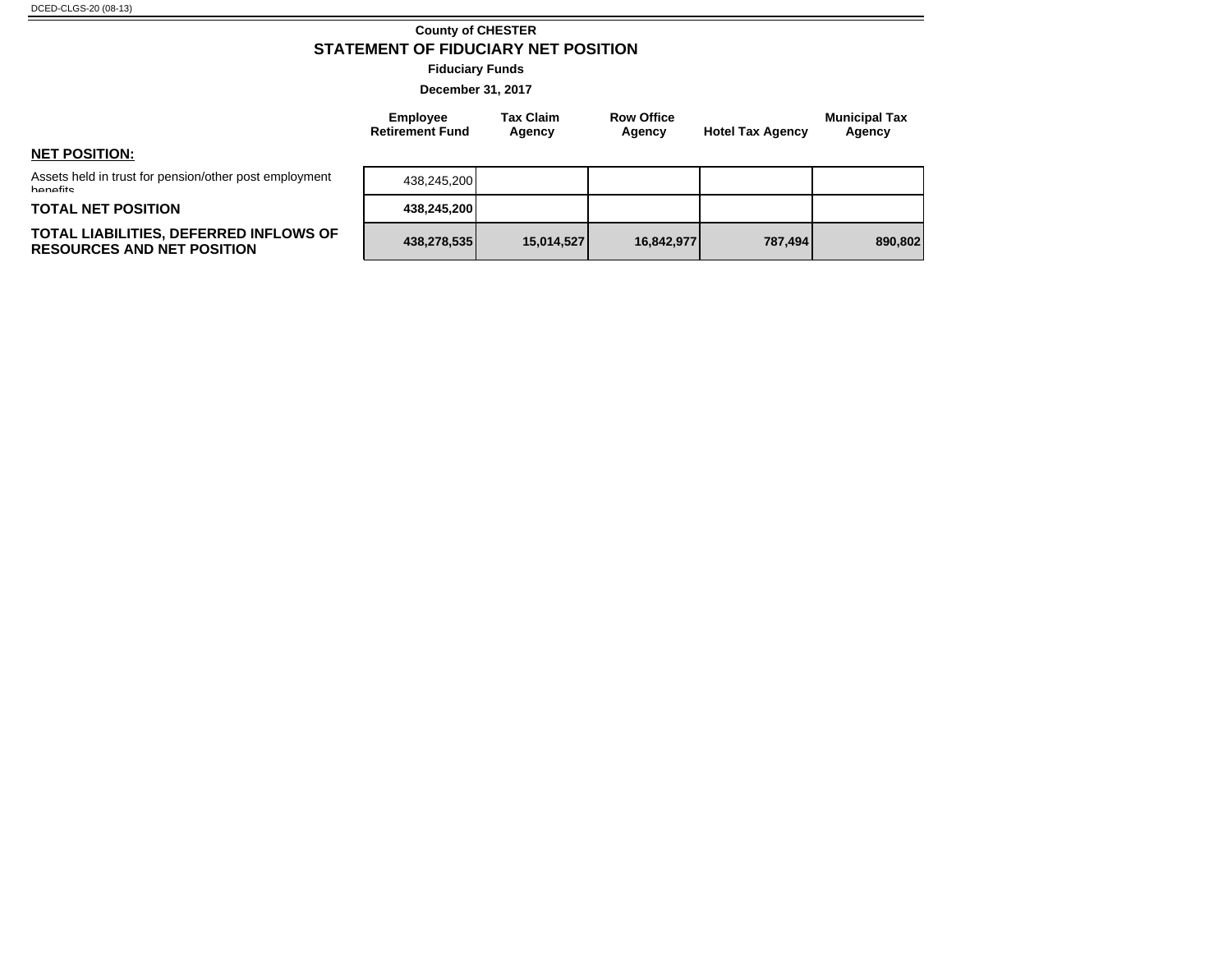#### **County of CHESTER STATEMENT OF CHANGES IN FIDUCIARY NET POSITION**

**Fiduciary Funds**

| December 31, 2017 |  |  |
|-------------------|--|--|
|-------------------|--|--|

| Employee<br>Retirement | <b>Tax Claim</b> | <b>Row Office</b> | <b>Hotel Tax</b> | <b>Municipal Tax</b> |
|------------------------|------------------|-------------------|------------------|----------------------|
| Fund                   | Agency           | Agency            | Agency           | Agency               |

#### **ADDITIONS:**

**Contributions** Employer

| Employer                   | 9,681,308  |  |  |
|----------------------------|------------|--|--|
| Plan members               | 7,452,798  |  |  |
| <b>TOTAL CONTRIBUTIONS</b> | 17,134,106 |  |  |

#### **INVESTMENT EARNINGS:**

Interest

Net increase/(decrease) in the fair value of investments 51,930,658

Other: Dividends

Other: Other

#### **TOTAL INVESTMENT EARNINGS**

Less Investment Expenses 1,215,063

| <b>TOTAL ADDITIONS</b> | 75,716,005 |
|------------------------|------------|
|------------------------|------------|

#### **DEDUCTIONS:**

Benefits

Administrative Expenses

Other: Refund of employee contributions

**TOTAL DEDUCTIONS 23,351,186**

| 17,134,106 |  |  |
|------------|--|--|
|            |  |  |
| 2,720,737  |  |  |
| 51,930,658 |  |  |
| 5,018,399  |  |  |
| 127,168    |  |  |
| 59,796,962 |  |  |

| EE TAA AAFL |  |  |
|-------------|--|--|
|             |  |  |
|             |  |  |

| 20,686,723 |  |  |
|------------|--|--|
| 139,070    |  |  |
| 2,525,393  |  |  |
| 23,351,186 |  |  |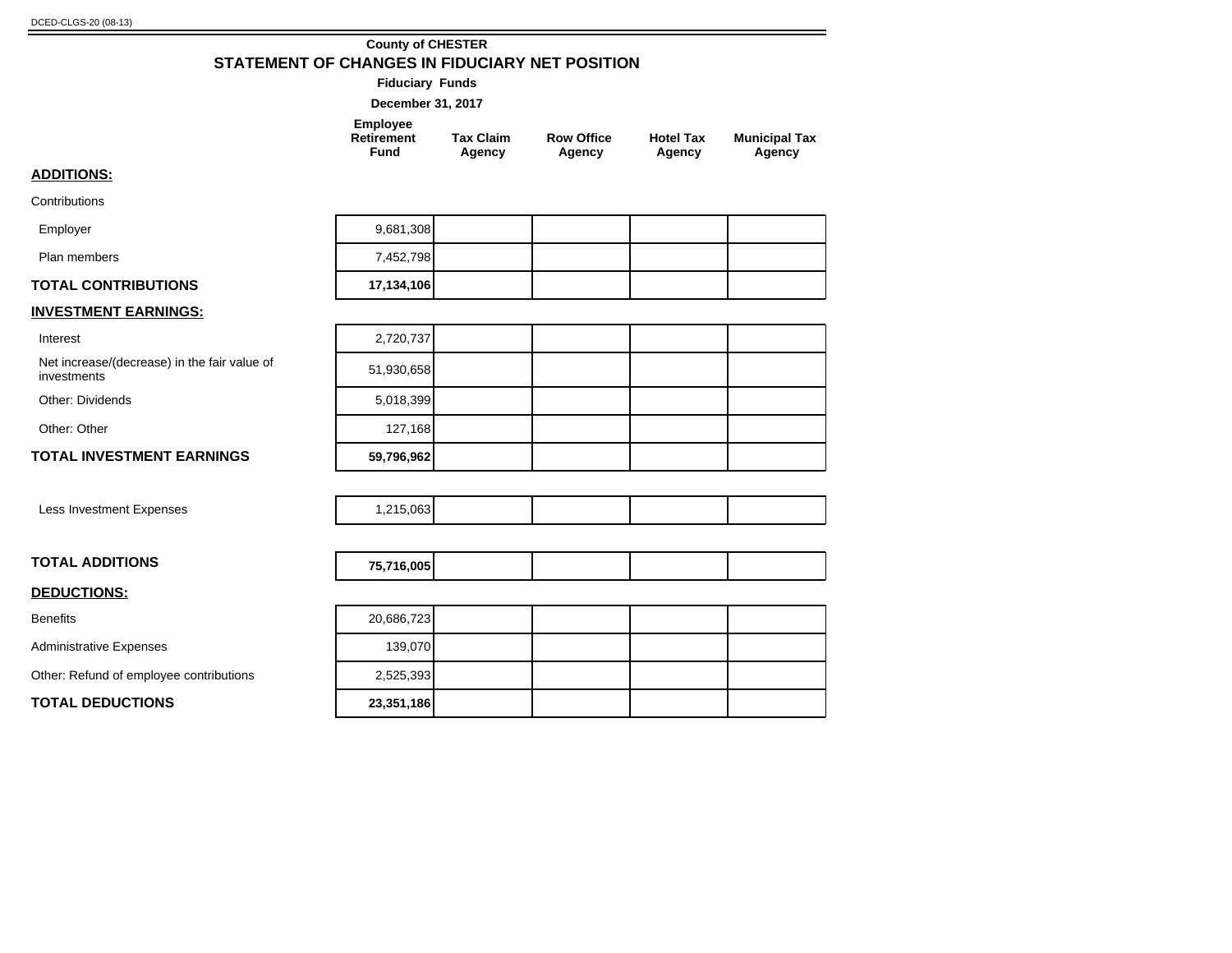|                                                | <b>County of CHESTER</b>                     |                            |                             |                            |                                |  |  |  |  |  |
|------------------------------------------------|----------------------------------------------|----------------------------|-----------------------------|----------------------------|--------------------------------|--|--|--|--|--|
| STATEMENT OF CHANGES IN FIDUCIARY NET POSITION |                                              |                            |                             |                            |                                |  |  |  |  |  |
| <b>Fiduciary Funds</b>                         |                                              |                            |                             |                            |                                |  |  |  |  |  |
| December 31, 2017                              |                                              |                            |                             |                            |                                |  |  |  |  |  |
|                                                | <b>Employee</b><br><b>Retirement</b><br>Fund | <b>Tax Claim</b><br>Agency | <b>Row Office</b><br>Agency | <b>Hotel Tax</b><br>Agency | <b>Municipal Tax</b><br>Agency |  |  |  |  |  |
| <b>CHANGE IN NET POSITION</b>                  | 52,364,819                                   |                            |                             |                            |                                |  |  |  |  |  |
|                                                |                                              |                            |                             |                            |                                |  |  |  |  |  |
| <b>NET POSITION - BEGINNING OF YEAR</b>        | 385,880,381                                  |                            |                             |                            |                                |  |  |  |  |  |
|                                                |                                              |                            |                             |                            |                                |  |  |  |  |  |
| <b>NET POSITION - END OF YEAR</b>              | 438,245,200                                  |                            |                             |                            |                                |  |  |  |  |  |

÷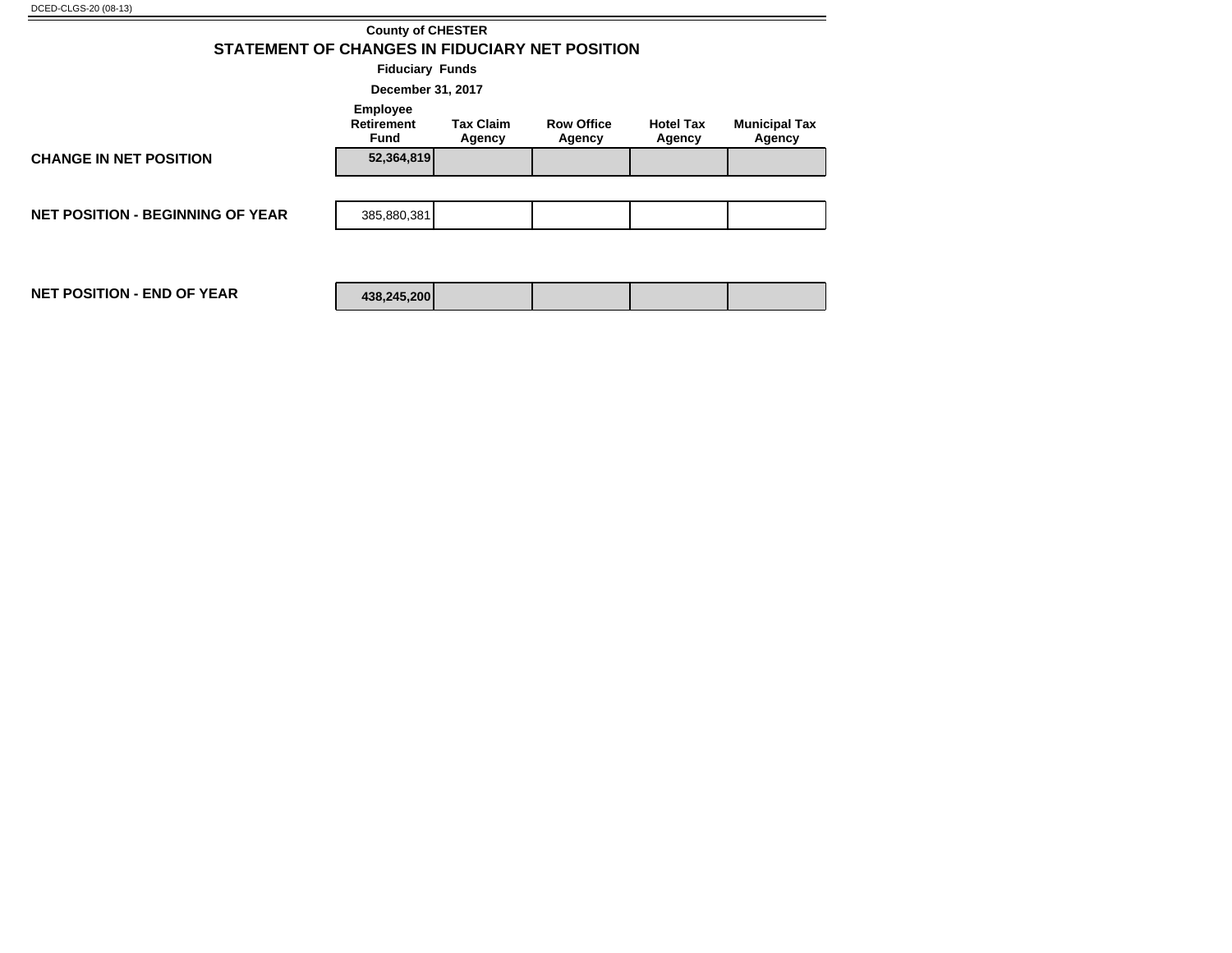#### **County of CHESTER**

**December 31, 2017**

#### **DEBT STATEMENT**

#### **OUTSTANDING BONDS AND NOTES**

Listed below are all currently outstanding bond and note issues according to our files, excluding bond issues redeemed or refunded and defeased. Please show the principal payments and make any other necessary<br>corrections

| Purpose                                                                                             | <b>Bond</b><br><b>Capital Lease</b><br><b>Lease Rental</b><br><b>Note</b> | <b>Issue Year</b><br>(yyyy) | <b>Maturity Year</b><br>(yyyy) | Original<br>Amount of<br><b>Issue</b> | Outstanding<br><b>Beginning of</b><br>Year | <b>Principal</b><br><b>Incurred This</b><br>Year | <b>Principal Paid</b><br><b>This Year</b> | <b>Current Year</b><br><b>Accretion on</b><br><b>Compound Interest</b><br><b>Bonds</b> | <b>Outstanding at Year</b><br>End** |
|-----------------------------------------------------------------------------------------------------|---------------------------------------------------------------------------|-----------------------------|--------------------------------|---------------------------------------|--------------------------------------------|--------------------------------------------------|-------------------------------------------|----------------------------------------------------------------------------------------|-------------------------------------|
| <b>General Obligation Bonds and Notes</b>                                                           |                                                                           |                             |                                |                                       |                                            |                                                  |                                           |                                                                                        |                                     |
|                                                                                                     |                                                                           |                             |                                |                                       |                                            |                                                  |                                           |                                                                                        |                                     |
| To advance refund portions of the 2011, 2003, 2004,<br>and 2007 General Obligation Bonds            | Bond                                                                      | 2009                        | 2029                           | 118,080,000                           | 24,755,000                                 |                                                  | 45,000                                    |                                                                                        | 24,710,000                          |
| Implementation of Open Space Agriculture<br>Preservation Program                                    | Bond                                                                      | 2009                        | 2022                           | 25,265,000                            | 40,915,000                                 |                                                  | $\Omega$                                  |                                                                                        | 40,915,000                          |
| To refund remaining balance of General Obligation<br>Note, Series of 2006                           | <b>Note</b>                                                               | 2009                        | 2029                           | 55,960,000                            | 18,970,000                                 |                                                  | 5,190,000                                 |                                                                                        | 13,780,000                          |
| To advance refund portions of the 2007 and 2009<br><b>General Obligation Bonds</b>                  | Bond                                                                      | 2010                        | 2025                           | 29,425,000                            | 29,395,000                                 |                                                  | 5,000                                     |                                                                                        | 29,390,000                          |
| To finance current refunding of the General<br>Obligation Bonds, Series of 2011                     | Bond                                                                      | 2011                        | 2024                           | 8,935,000                             | 8,910,000                                  |                                                  | 5,000                                     |                                                                                        | 8,905,000                           |
| To finance Open Space Agriculture Preservation<br>Program                                           | Bond                                                                      | 2016                        | 2036                           | 58,170,000                            | 58,170,000                                 |                                                  | 50,000                                    |                                                                                        | 58,120,000                          |
| To advance refund portion of 2009 and 2009C<br><b>General Obligation Bonds</b>                      | Bond                                                                      | 2016                        | 2029                           | 96,765,000                            | 96,765,000                                 |                                                  | 5,000                                     |                                                                                        | 96,760,000                          |
| Series A bonds issued to finance cost of General<br>Obligation Bonds Series of 2008                 | Bond                                                                      | 2013                        | 2018                           | 7,165,000                             | 7,165,000                                  |                                                  | 1,850,000                                 |                                                                                        | 5,315,000                           |
| Series B bonds issued to finance cost of General<br>Obligation Bonds Series A of 2005               | Bond                                                                      | 2013                        | 2022                           | 27,230,000                            | 15,420,000                                 |                                                  | 2,875,000                                 |                                                                                        | 12,545,000                          |
| To finance current refunding of the General<br>Obligation Bonds, Series of 2007                     | Bond                                                                      | 2014                        | 2034                           | 83,570,000                            | 79,320,000                                 |                                                  | 1,420,000                                 |                                                                                        | 77,900,000                          |
| To advance refund portion of 2006 General<br><b>Obligation Bonds</b>                                | Bond                                                                      | 2015                        | 2024                           | 91,105,000                            | 87,825,000                                 |                                                  | 7,670,000                                 |                                                                                        | 80,155,000                          |
| To advance refund all outstanding of 2003 and 2004<br>and portions of 2005 General Obligation Bonds | <b>Bond</b>                                                               | 2009                        | 2022                           | 25,265,000                            | 9,495,000                                  |                                                  | 2,210,000                                 |                                                                                        | 7,285,000                           |
| To advance refund of all 2011 and 2012 General<br><b>Obligation Bonds</b>                           | Bond                                                                      | 2017                        | 2033                           | 71,935,000                            | 71,935,000                                 |                                                  | $\mathbf 0$                               |                                                                                        | 71,935,000                          |
| <b>Revenue Bonds and Notes</b>                                                                      |                                                                           |                             |                                |                                       |                                            |                                                  |                                           |                                                                                        |                                     |
|                                                                                                     |                                                                           |                             |                                |                                       |                                            |                                                  |                                           |                                                                                        |                                     |
| <b>Lease Rental Debt</b>                                                                            |                                                                           |                             |                                |                                       |                                            |                                                  |                                           |                                                                                        |                                     |
|                                                                                                     |                                                                           |                             |                                |                                       |                                            |                                                  |                                           |                                                                                        |                                     |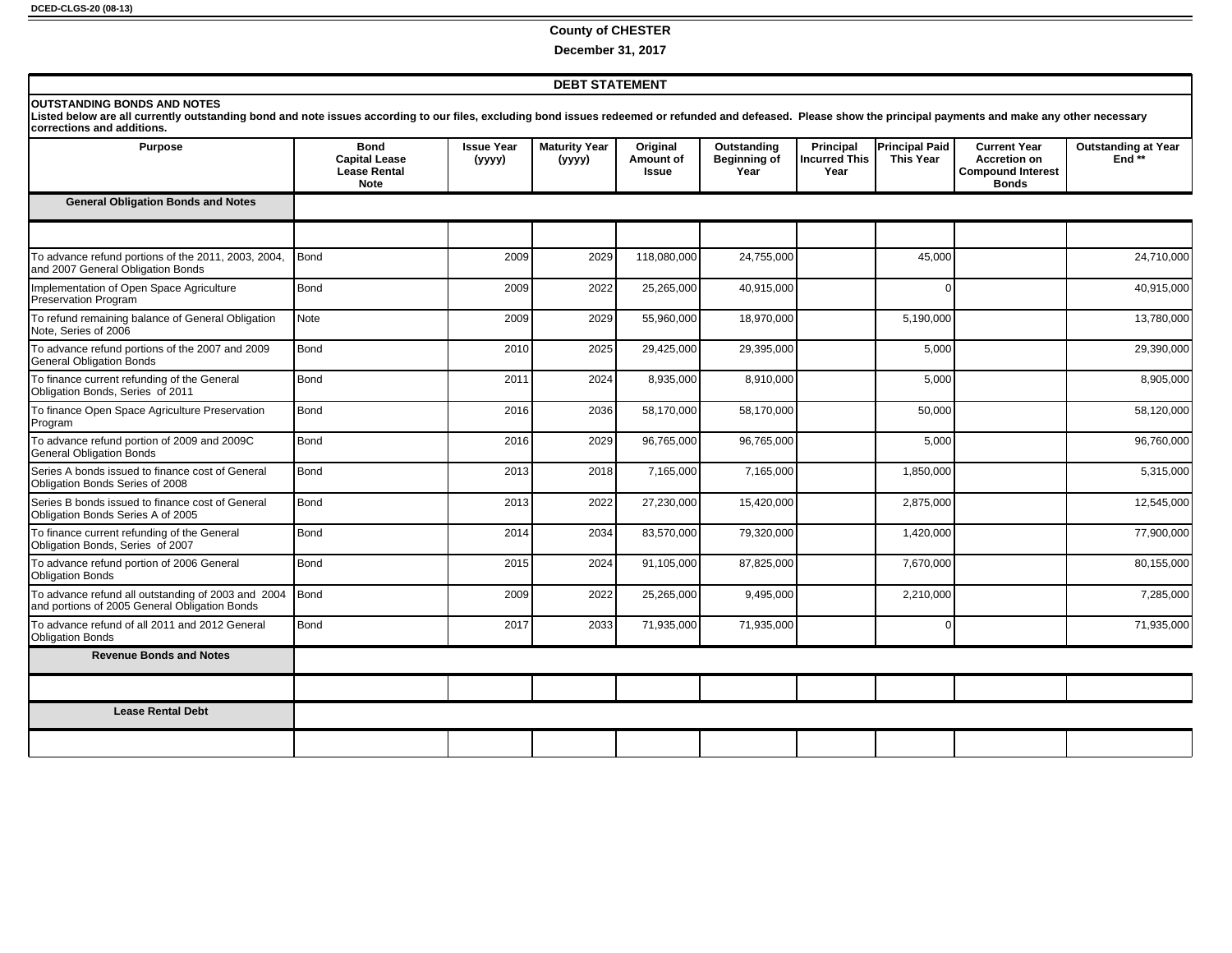#### **County of CHESTER**

**December 31, 2017**

| <b>DEBT STATEMENT</b>                                                                                                                                                                                                                                                                         |                                                             |                             |                           |                                |                                            |                                                   |                                    |                                                                                 |                                      |
|-----------------------------------------------------------------------------------------------------------------------------------------------------------------------------------------------------------------------------------------------------------------------------------------------|-------------------------------------------------------------|-----------------------------|---------------------------|--------------------------------|--------------------------------------------|---------------------------------------------------|------------------------------------|---------------------------------------------------------------------------------|--------------------------------------|
| <b>IOUTSTANDING BONDS AND NOTES</b><br>Listed below are all currently outstanding bond and note issues according to our files, excluding bond issues redeemed or refunded and defeased. Please show the principal payments and make any other necessary<br><b>Icorrections and additions.</b> |                                                             |                             |                           |                                |                                            |                                                   |                                    |                                                                                 |                                      |
| <b>Purpose</b>                                                                                                                                                                                                                                                                                | Bond<br><b>Capital Lease</b><br><b>Lease Rental</b><br>Note | <b>Issue Year</b><br>(уууу) | Maturity Year  <br>(yyyy) | Original<br>Amount of<br>Issue | Outstanding<br><b>Beginning of</b><br>Year | <b>Principal</b><br><b>'Incurred This</b><br>Year | <b>Principal Paid</b><br>This Year | <b>Current Year</b><br><b>Accretion on</b><br><b>Compound Interest</b><br>Bonds | <b>Outstanding at Year</b><br>End ** |
| Other                                                                                                                                                                                                                                                                                         |                                                             |                             |                           |                                |                                            |                                                   |                                    |                                                                                 |                                      |
|                                                                                                                                                                                                                                                                                               |                                                             |                             |                           |                                |                                            |                                                   |                                    |                                                                                 |                                      |
| If you have a GAAP basis financial statement with footnotes, please provide the information below.                                                                                                                                                                                            |                                                             |                             |                           |                                | <b>Total Debt</b>                          |                                                   |                                    |                                                                                 | 526,996,639                          |

#### **GUARANTEED DEBT SECTION (Optional Information)**

\*Debt that is guaranteed by the County \$0 (aggregate guaranteed debt) of which \$ 0 (if any) is reported above.

\*The aggregate guaranteed debt amount (first line) in the "Optional Information" section should include any amount of debt guaranteed by the county. If providing this information, please include related amounts reported in the "Debt Statement," if any. Do not include debt payments that are incurred and paid off within the same fiscal year or other items, such as workers' compensation, other postemployment benefits, self-insurance, claim liabilities, compensated absences,<br>etc.

| <b>Total Debt</b>                        | 526,996,639 |
|------------------------------------------|-------------|
| <b>Capitalized lease obligations</b>     | 718.361     |
| Plus(less) Unamortized Premium(Discount) |             |
| Net debt                                 | 527,715,000 |

\*\* excludes unamortized premium/discount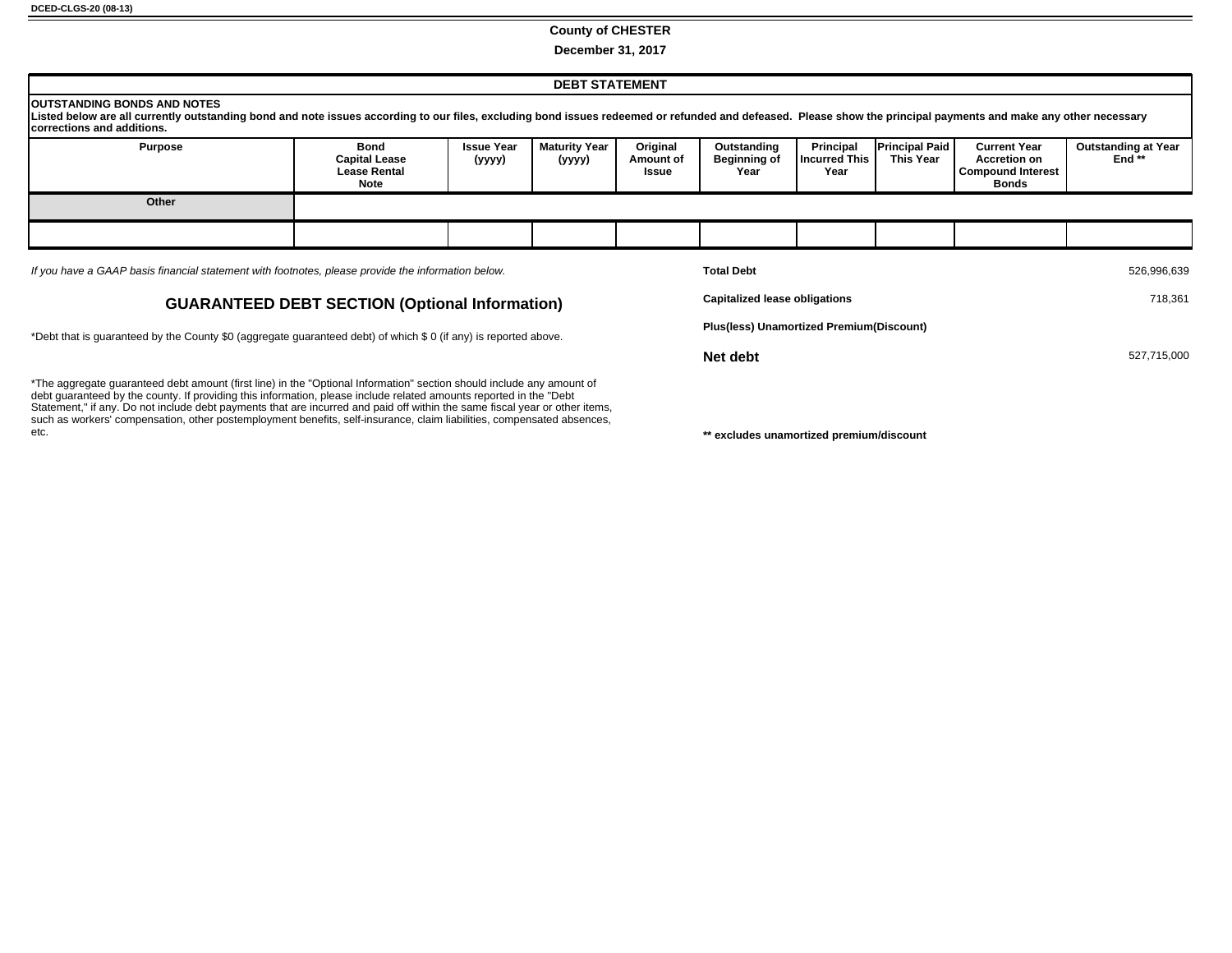#### **County of CHESTER STATEMENT OF CAPITAL ADDITIONS**

**December 31, 2017**

**Total** 

| <b>GOVERNMENTAL-TYPE ACTIVITY:</b>  |            |
|-------------------------------------|------------|
| General Government - administrative | 3,481,367  |
| General Government - judicial       | 962,467    |
| Public safety                       |            |
| Police                              | 20,509,277 |
| Corrections                         | 1,020,608  |
| Public works                        |            |
| Highways and streets                | 1,062,669  |
| Other: Public works                 | 294,836    |
| Health and welfare                  | 1,734,030  |
| Culture - recreation                | 1,505,496  |
| Conservation                        | 1,235,776  |
| <b>BUSINESS-TYPE ACTIVITY:</b>      |            |
| Pocopson                            | 6,283,179  |

**TOTAL CAPITAL EXPENDITURES 38,089,705**

**EMPLOYEE COMPENSATION**

Total salaries, wages, commissions, etc. paid this year (including all employees and elected officials) **123,245,833**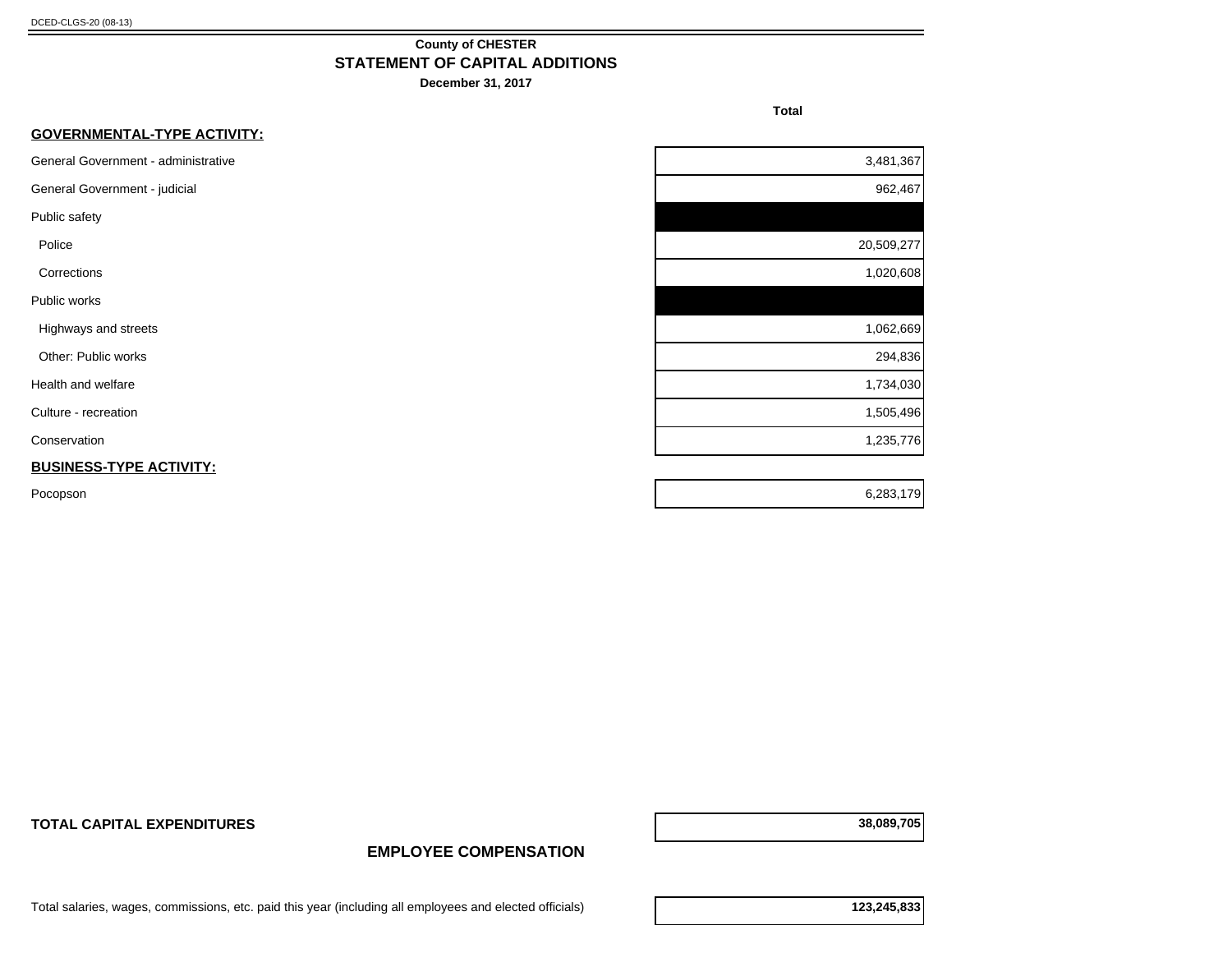#### **ELECTED CONTROLLER'S/AUDITOR'S CERTIFIED OPINION**

To the: Governing Body of the County

President Judge of the Court of Common Pleas

Secretary of the Department of Community & Economic Development

I/We\*, the undersigned, the duly elected (or appointed replacement) and Acting Controller/Auditors\* of the County of CHESTER have audited, adjusted and settled the accounts of the County of CHESTER for the year ended December 31, 2017. My/Our\* audit, adjustment and settlement was made in accordance with Act 103 of 2002 rather than with U.S. generally accepted auditing standards

The County has prepared these financial statements on bases of accounting consistent with U.S. generally accepted accounting principles; consisting of the accrual basis for the government-wide, proprietary fund and fiduciary fund financial statements, and the modified accrual basis for the governmental fund financial statements.

Due to the absence of notes and other disclosures required by U.S. generally accepted accounting principles, these financial statements are not intended to be a complete presentation in accordance with U.S. generally accepted accounting principles.

In my/our\* opinion, these financial statements accurately reflect the results of operations and the financial position of the county of CHESTER for the year ended December 31, 2017

#### **SIGNATURE AND VERIFICATION**

Signed: Signed: Maragret M. Reif Controller

Subscribed and sworn to before me this 14 day of June, 2018.

Signed: \_\_\_\_\_\_\_\_\_\_\_\_\_\_\_\_\_\_\_\_\_\_\_\_\_\_\_\_\_\_\_\_\_\_\_\_\_\_\_\_\_\_\_\_\_\_\_\_\_\_\_\_\_\_

Witness (Controller)/Auditor (Auditors)

Counties are encouraged to have financial statement audits performed in accordance with U.S. generally accepted auditing standards or the standards applicable to financial audits contained in "Government Auditing Standards", issued by the Comptroller general of the United States. Controllers may submit opinions resulting from such audits in lieu of this page.

| SEAL |
|------|
|      |

**\*Circle one**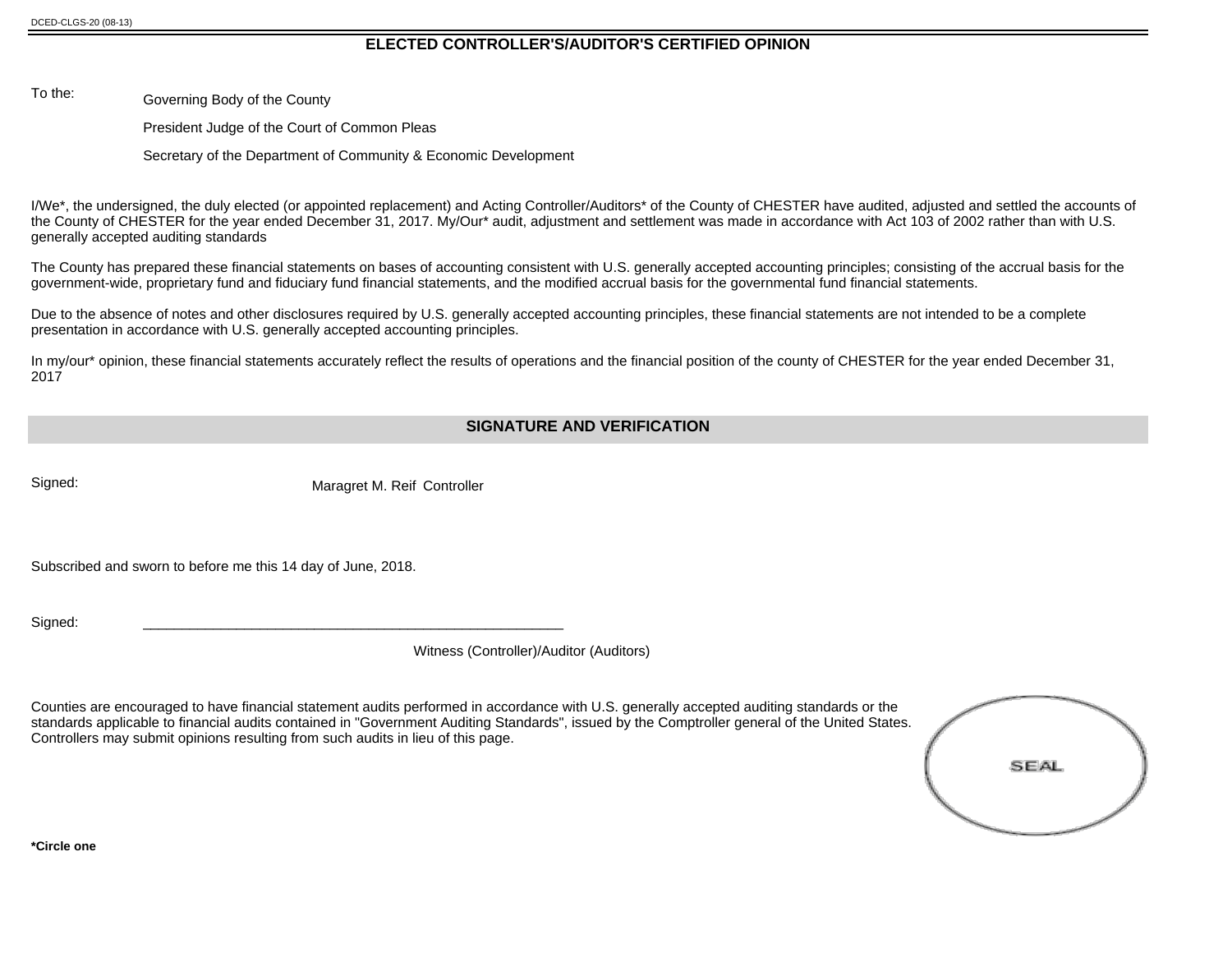**December 31, 2017**

### **NOTES / COMMENTS**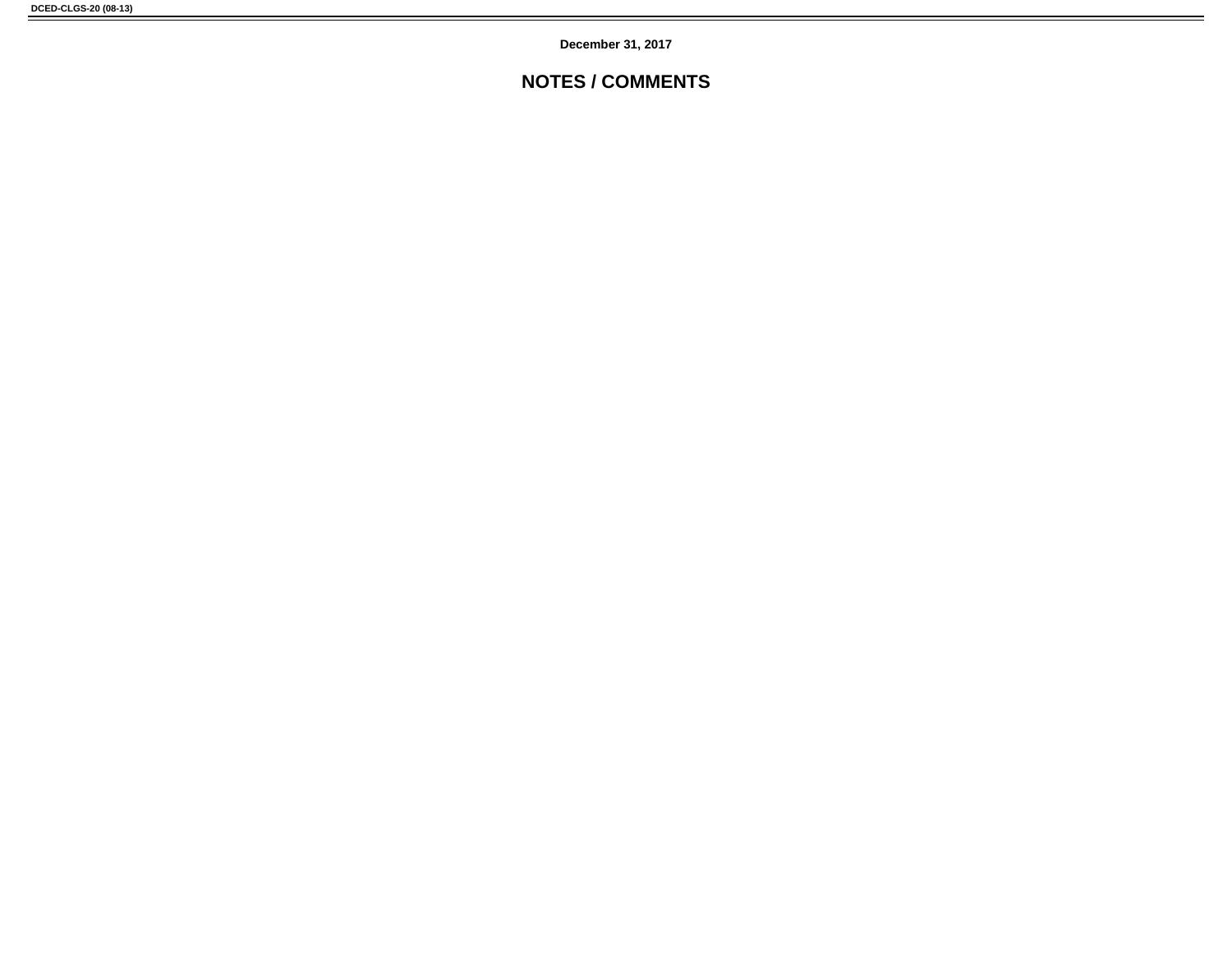

## COUNTY OF CHESTER OFFICE OF THE CONTROLLER

313 WEST MARKET STREET, SUITE 6302, P.O. BOX 2748, WEST CHESTER, PA 19380-0991 TELEPHONE: (610) 344-6155

MARGARET REIF CONTROLLER

June 15, 2018

#### ELECTED CONTROLLER'S CERTIFIED OPINION

To the: Board of County Commissioners President Judge of the Court of Common Pleas Secretary of the Department of Community and Economic Development

I, the undersigned, the duly elected and acting Controller of the County of Chester, have audited, adjusted and settled the accounts of the County of Chester for the year ended December 31, 2017. My audit, adjustment, and settlement were made in accordance Act 103 of 2002 rather than with U.S. generally accepted auditing standards.

The County has prepared these financial statements on the basis of accounting consistent with U.S. generally accepted accounting principles; consisting of the accrual basis for the government-wide, proprietary fund and fiduciary fund financial statements and the modified accrual basis for the governmental fund financial statements.

Due to the absence of notes and other disclosures required by U.S. generally accepted accounting principles, these financial statements are not intended to be a complete presentation in accordance with U.S. generally accepted accounting principles.

In my opinion, these financial statements accurately reflect the results of operations and the financial position of the County of Chester for the year ended December 31, 2017.

Signed:

) ) SS: )

regaret Reif

Margaret Reif **Controller** 

Commonwealth of Pennsylvania

County of Chester

Subscribed and sworn to before me this 15<sup>th</sup>day of June, 2018.

Signed: Recommended Notary Public

(Seal) COMMONWEALTH OF PENNSYLVANIA NOTARIAL SEAL PAIGE T FENIMORE Notary Public<br>WEST CHESTER BORO, CHESTER COUNTY **My Commission Expires Jul 14, 2020**